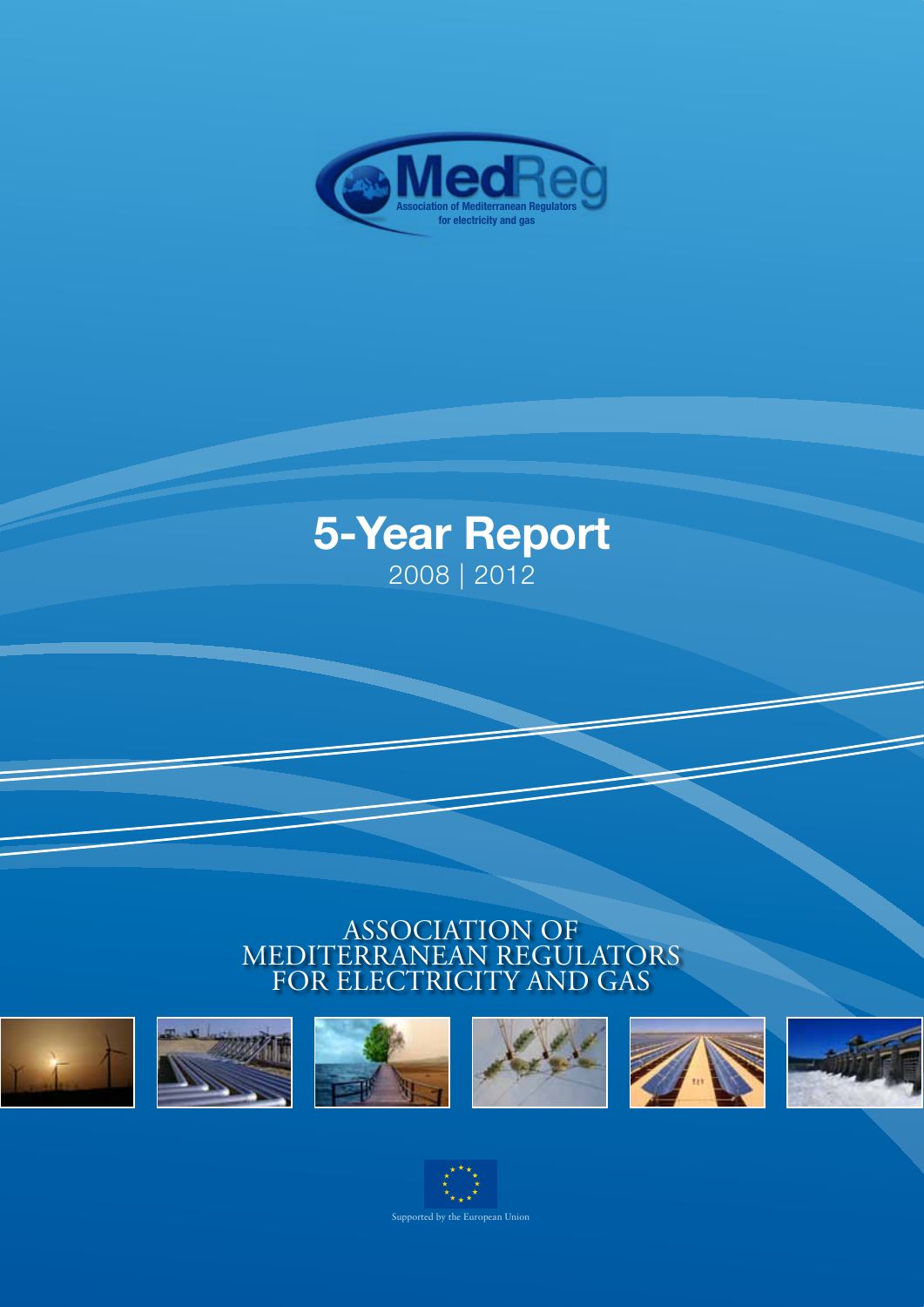



This publication has been produced with the assistance of the European Union. The contents of this publication are the sole responsibility of MEDREG and can in no way be taken to reflect the views of the European Union

More information on MEDREG is available on the Internet www.medreg-regulators.org ISBN: 9788890713408 © Medreg 2012

This text may be downloaded only for personal research purposes. Any additional reproduction for other purposes, whether in hard copies or electronically, requires the consent of the authors. Source should be acknowledged. If cited or quoted, reference should be made to the full name of the authors, the title, the year and the publisher.

### *Acknowledgements*

This 5-Year Report was realised by MEDREG Permanent Secretariat thanks to the very fruitful collaboration of MEDREG Members and to the financial support of the European Union.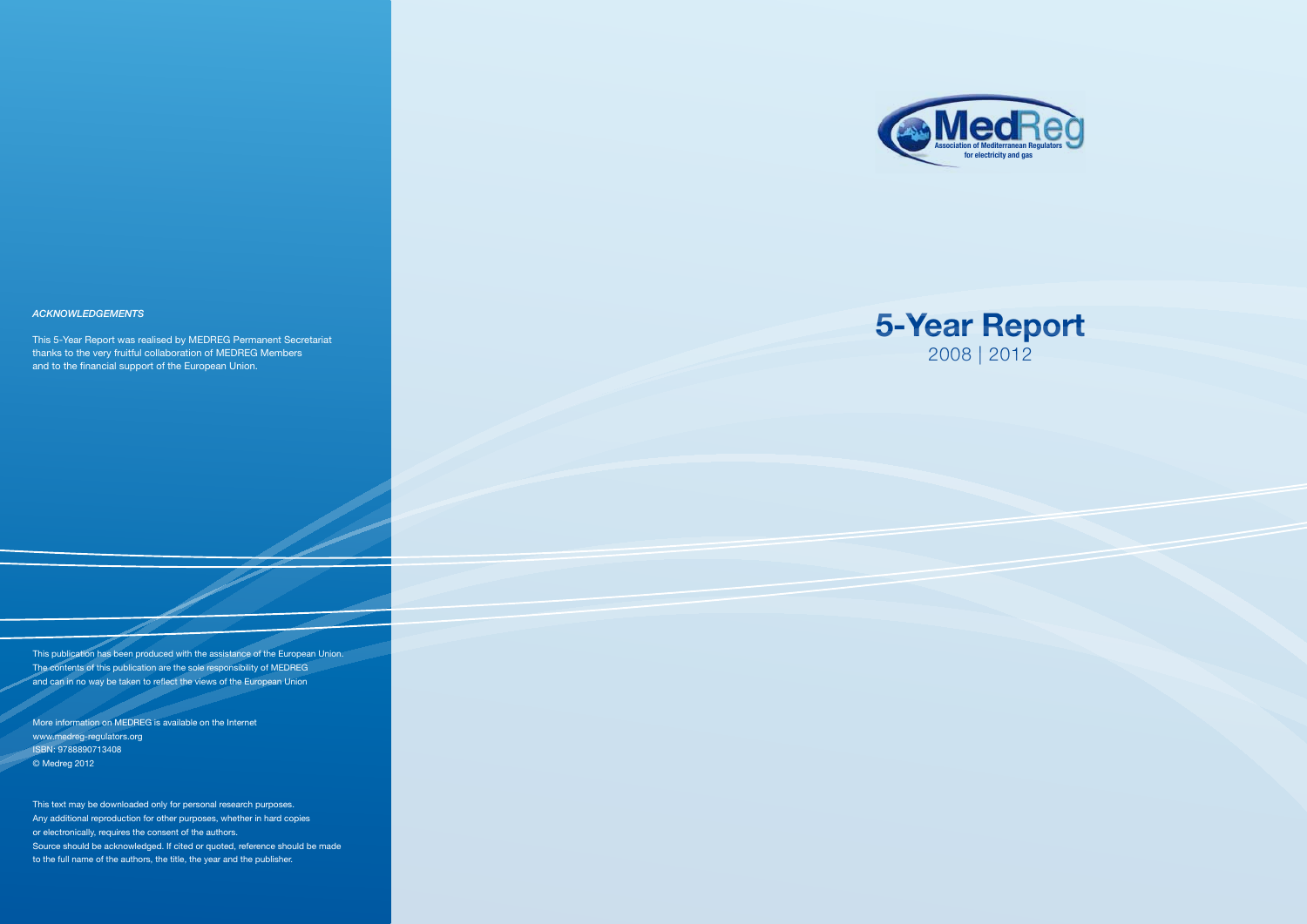**17** 3.3. Benchmarking assessment (June 2009)

| 6  | <b>Membership of Medreg</b>                                                   |           |    | 4. ENVIRONMENT, RENE            |
|----|-------------------------------------------------------------------------------|-----------|----|---------------------------------|
|    | Association of Mediterranean Regulators for electricity and gas               |           |    | <b>AND ENERGY EFFICIE</b>       |
| 8  | List of acronyms                                                              | 18        |    | 4.1. Report on the effects of t |
| 9  | <b>Introduction</b>                                                           |           |    | RES and CHP in non-EU           |
|    |                                                                               |           |    | Winner of the ICER Distin       |
|    |                                                                               | 19        |    | 4.2. Report on the effects of t |
|    | <b>INSTITUTIONAL ISSUES</b><br>1.                                             |           |    | energy efficiency in non-I      |
| 10 | 1.1. Recommendations on the minimum requirements considered as necessary      |           |    | Winner of the ICER Distin       |
|    | to ensure independent Regulatory Authorities in the Mediterranean area        | <b>20</b> |    | 4.3. Asessment of the effects   |
|    | (November 2008)                                                               |           |    | mechanisms to a supra-r         |
|    |                                                                               | 21        |    | 4.4. Assessment of the effect   |
|    |                                                                               |           |    | mechanisms to a supra-r         |
|    | <b>ELECTRICITY</b><br>2.                                                      | 22        |    | 4.5. Benchmarking assessme      |
| 11 | 2.1. Assessment report on smart grid in Mediterranean countries (June 2012)   | 23        |    | 4.6. Case study of application  |
| 12 | 2.2. Summary assessment: survey on the legal framework for management         |           |    | in the EU Directive 2009/       |
|    | of electricity interconnection in the Mediterranean region                    |           |    |                                 |
|    | (December 2011)                                                               |           |    |                                 |
| 13 | 2.3. Report on heading to an integrated Mediterranean electricity market      |           | 5. | <b>CONSUMER PROTECT</b>         |
|    | (July 2010)                                                                   | 24        |    | 5.1. Recommendations on th      |
| 14 | 2.4. Report on interconnection rules and practices for MEDREG countries       |           |    | to ensure consumers pro         |
|    | (November 2008)                                                               |           |    | in the Mediterranean regi       |
|    |                                                                               | 25        |    | 5.2. Summary assessment: s      |
|    |                                                                               |           |    | and natural gas sectors in      |
|    | <b>GAS</b><br>3.                                                              |           |    |                                 |
| 15 | 3.1. Status review on Third-Party Access in the Mediterranean region          |           |    |                                 |
|    | (December 2011)                                                               | 26        |    | <b>Conclusions</b>              |
| 16 | 3.2. Status review on transparency in the Mediterranean region and monitoring |           |    |                                 |
|    | of the MEDREG guidelines of good practice (GGP) on transparency               |           |    |                                 |
|    | (June 2011)                                                                   |           |    |                                 |

# **EWABLE ENERGY SOURCES ENCY**

the introduction of successful mechanisms to promote Gountries (May 2010) *Winner of the ICER Distinguished Scholar Award 2010* the introduction of successful mechanisms to promote EU countries (May 2010) *Winner of the ICER Distinguished Scholar Award 2010* 2016 4.3. As of extending the functioning of national national level - RES and CHP (December 2011) **21** 4.4 **2.4. As is of extending the functioning of national** national level - Energy Efficiency (December 2011) **2010 data (December 2011) 233** 4.6. Article 9 on flexibility mechanisms 28/CE (June 2012)

# **FION**

**24** 24 5.12. Pequirements considered as necessary tection in the field of Electricity and Gas

ion (June 2011)

**2** survey on consumer protection in the electricity

in the Mediterranean region (October 2010)

↑ 4

 $\ddag$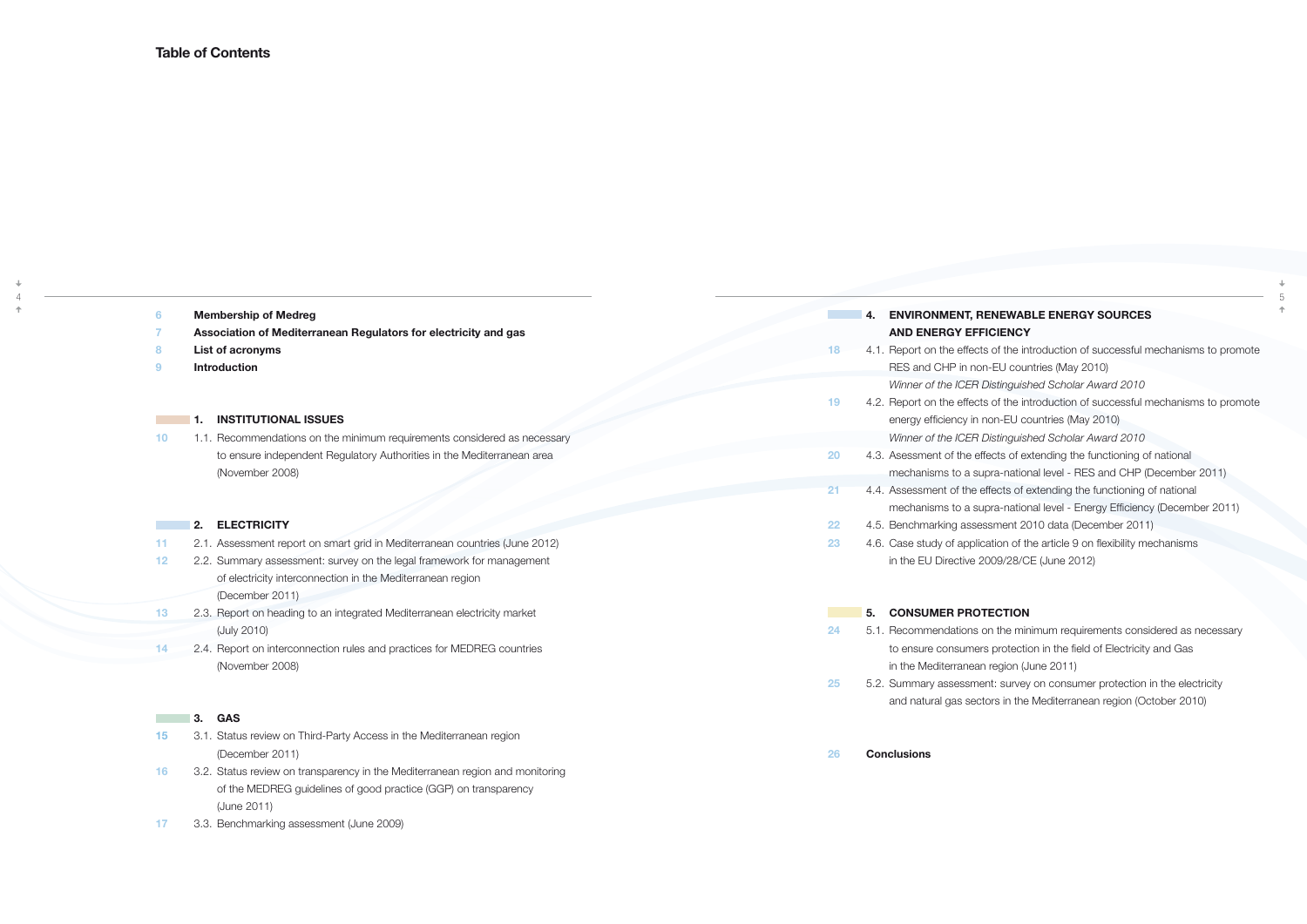

MEDREG is the Association gathering Energy Regulators for Electricity and Gas of 20 Mediterranean countries: Albania, Algeria, the Palestinian Authority, Bosnia-Herzegovina, Cyprus, Croatia, Egypt, France, Jordan, Greece, Israel, Italy, Malta, Morocco, Montenegro, Portugal, Slovenia, Spain, Tunisia and Turkey. MEDREG was established as a permanent "working group" in May 2006 and became a non-profit Association in November 2007. MEDREG

The main objective of the Association is the promotion of clear, stable and harmonised legal and regulatory frameworks in the Mediterranean region with the aim to facilitate investments in energy infrastructures and support market integration. To this aim MEDREG promotes a permanent exchange of know-how, data collection and diffusion of expertise through comprehensive studies, recommendation reports and specialised training sessions.

permanent Secretariat is based in Milan, Italy. towards the establishment of a Mediterranean Energy Community. regulation in the Mediterranean region.

MEDREG long term goal is to provide valuable support to energy governance at regional level

7  $\ddotmark$ 

 $\uparrow$ 

MEDREG activities benefit from the active commitment of all Member Regulators, and have been supported since 2007 by the European Union, and by the Council of European Energy Regulators (CEER). MEDREG has been recently acknowledged by the Committee on Industry, Research and Energy (ITRE) of the European Parliament as the reference Institution for energy

### Permanent Secretariat:

*Secretariat Coordinator:* Fabio Tambone *Senior Project Manager:* Benjamin Gallèpe *Project Manager:* Isabella Alloisio *Communication Manager:* Tiziana Tronci

### Working Groups Chairs:

*Institutional Working Group including Consumer Issues:* Philippe Raillon (CRE) *Electricity Working Group:* Hafez El-Salmawy (Egyptera) *Gas Working Group:* Metin Korçak (EMRA) *Renewable Working Group:* Luis Jesús Sánchez de Tembleque (CNE)

### Presidency:

*President:* Nadjib Otmane (CREG) *Vice Presidents:* Luigi Carbone (AEEG), Alberto Lafuente Félez (CNE)

|                | Albania               | <b>ERE</b>      | Albanian Electricity Regulatory Authority                           |
|----------------|-----------------------|-----------------|---------------------------------------------------------------------|
| CREG           | Algeria               | <b>CREG</b>     | Electricity and Gas Regulation Commission                           |
| ARH            | Algeria               | <b>ARH</b>      | Hydrocarbon Regulatory Authority                                    |
|                | Bosnia Herzegovina    | <b>SERC</b>     | <b>State Electricity Regulatory Commission</b>                      |
|                | Croatia               | <b>HERA</b>     | Croatian Energy Regulatory Agency                                   |
| L              | Cyprus                | <b>CERA</b>     | Cyprus Energy Regulatory Authority                                  |
| 醠              | Egypt                 | <b>EGYPTERA</b> | Egyptian Electric Utility and Consumer Protection Regulatory Agency |
| $\sim$         | France                | <b>CRE</b>      | Regulatory Commission of Energy                                     |
| <b>PAE</b> RAE | Greece                | <b>RAE</b>      | Regulatory Authority for Energy                                     |
|                | <b>Israel</b>         | <b>PUA</b>      | Public Utilities Authority - Electricity                            |
|                | <b>Israel</b>         | <b>NGA</b>      | <b>Natural Gas Authority</b>                                        |
| $\Omega$       | Italy                 | <b>AEEG</b>     | Regulatory Authority for Electricity And Gas                        |
|                | Jordan                | <b>ERC</b>      | <b>Electricity Regulatory Commission</b>                            |
| Ø              | Jordan                | <b>MEMR</b>     | Ministry of Energy and Mineral Resources                            |
| <b>MRA</b>     | Malta                 | <b>MRA</b>      | <b>Malta Resources Authority</b>                                    |
|                | Montenegro            | <b>REGAGEN</b>  | <b>Energy Regulatory Agency</b>                                     |
| ⊁              | Morocco               | <b>MEMEE</b>    | Ministry of Energy and Mines, Water and the Environment             |
| $\mathbf{G}$   | Palestinian Authority | <b>PEA</b>      | Palestinian Energy Authority                                        |
| <b>PERSE</b>   | Portugal              | <b>ERSE</b>     | <b>Energy Services Regulatory Authority</b>                         |
| e              | Slovenia              | AGEN-RS         | Energy Agency of the Republic of Slovenia                           |
|                | Spain                 | <b>CNE</b>      | <b>National Energy Commission</b>                                   |
|                | Tunisia               | <b>MIT</b>      | Ministry for Industry and Technology                                |
|                | <b>Turkey</b>         | <b>EMRA</b>     | <b>Energy Market Regulatory Authority</b>                           |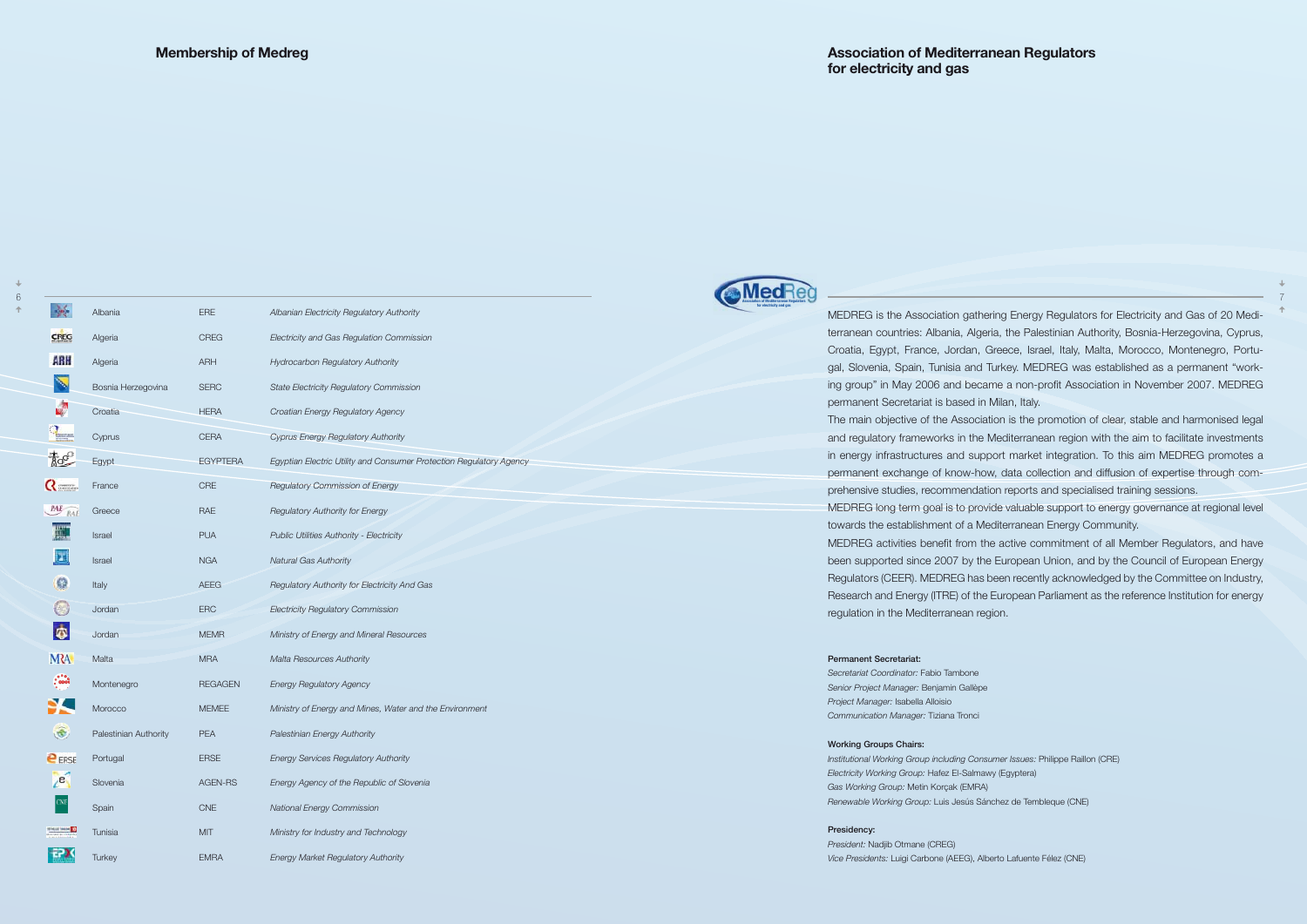$\hat{\tau}$ 8

| AG              | Ad Hoc Group                                                 | <b>LNG</b>    | <b>Liquefied Natural Gas</b>                                                          | Since its creation MEDREG ha                                      |
|-----------------|--------------------------------------------------------------|---------------|---------------------------------------------------------------------------------------|-------------------------------------------------------------------|
| <b>BOO</b>      | <b>Build Own Operate</b>                                     | <b>LSO</b>    | <b>LNG System Operator</b>                                                            | to build a common vision amo                                      |
| <b>BOOT</b>     | <b>Build Own Operate Transfer</b>                            |               | MEDREG Association of Mediterranean                                                   | change.                                                           |
| <b>CDM</b>      | Clean Development Mechanism                                  |               | <b>Regulators for Electricity</b><br>and Gas                                          | Today, the achievements of th                                     |
| <b>CEER</b>     | Council of European Energy<br>Regulators                     |               | Med-TSO Association of Mediterranean<br>Transmission System Operator                  | this unique 5-Year Report. It ga<br>outputs produced by the Ad H  |
| <b>CHP</b>      | Combined Heat and Power                                      | <b>MPC</b>    | Mediterranean Partner Country                                                         | Electricity (ELE AG), the Ad Ho                                   |
| <b>CUS TF</b>   | Task Force on Consumer issues                                | <b>NRA</b>    | National Regulatory Authority                                                         | Renewable Energy Sources an<br>issues (CUS TF).                   |
| <b>DG</b>       | <b>Distributed Generation</b>                                | <b>PPP</b>    | Public Private Partnership                                                            |                                                                   |
| <b>DSM</b>      | Demand Side Management                                       | <b>RES</b>    | Renewable Energy Sources                                                              | The 5-Year Report has been o                                      |
| EC<br><b>EE</b> | European Commission<br><b>Energy Efficiency</b>              | <b>RES AG</b> | Ad Hoc Group on the<br>Environment, Renewable Energy<br>Sources and Energy Efficiency | eration with the Presidency and<br>presented in the form of thema |
| <b>ELE AG</b>   | Ad Hoc Group on Electricity                                  |               |                                                                                       | highlighting their conclusions a                                  |
|                 |                                                              | <b>SG</b>     | <b>Smart Grid</b>                                                                     | and promote the very concrete                                     |
| EP              | European Parliament                                          | <b>SEE</b>    | South Eastern European                                                                | We sincerely believe that this p                                  |
| EU              | European Union                                               | <b>SEM</b>    | South East Mediterranean                                                              | aspects, would be of real adde                                    |
| <b>GAS AG</b>   | Ad Hoc Group on Gas                                          | <b>SEMB</b>   | South East Mediterranean Basin                                                        | nity to further raise the attention                               |
| GGP             | <b>Guidelines of Good Practice</b>                           | <b>SSO</b>    | Storage System Operator                                                               | heart of regulatory harmonizati                                   |
| GWh             | Gigawatt/Hour                                                | <b>SWM</b>    | South West Mediterranean                                                              |                                                                   |
| <b>ICER</b>     | International Confederation                                  | <b>SWMB</b>   | South West Mediterranean Basin                                                        |                                                                   |
|                 | of Energy Regulators                                         | TF            | <b>Task Force</b>                                                                     |                                                                   |
| <b>INS AG</b>   | Ad Hoc Group<br>on Institutional issues                      | <b>TGC</b>    | Tradable Green Certificate                                                            |                                                                   |
| <b>ITC</b>      | Inter-Transmission system operator<br>Compensation mechanism | <b>TPA</b>    | <b>Third-Party Access</b><br>to Energy infrastructure                                 |                                                                   |
| <b>ITRE</b>     | Committee on Industry,                                       | <b>TSO</b>    | <b>Transmission System Operator</b>                                                   |                                                                   |
|                 | Research and Energy<br>of the European Parliament            | <b>WACC</b>   | Weighted Average Cost<br>of Canital                                                   |                                                                   |

kW Kilowatt

 $\ddotmark$ 

of Capital

as conceived and implemented an ambitious work plan, aimed ong its Members based on concrete and in-depth expertise ex-

is period of intense activity are presented to all stakeholders in athers the executive summaries of all deliverables and technical loc Group on Institutional issues (INS AG), the Ad Hoc Group on the Group on Gas (GAS AG), the Ad Hoc Group on Environment, rd Energy Efficiency (RES AG), and the Task Force on Consumer

coordinated by MEDREG Permanent Secretariat in close coopd the Chairs of the Ad Hoc Groups. The executive summaries are atic fiches and briefly develop the main contents of each report, and recommendations. This allows MEDREG to better explain e results of our activities over the last 5 years.

publication, focusing on an extensive range of energy regulatory ed value to all energy stakeholders and to the research commun and provide concrete proposals on the key problematics at the ion and regional market integration in the Mediterranean basin.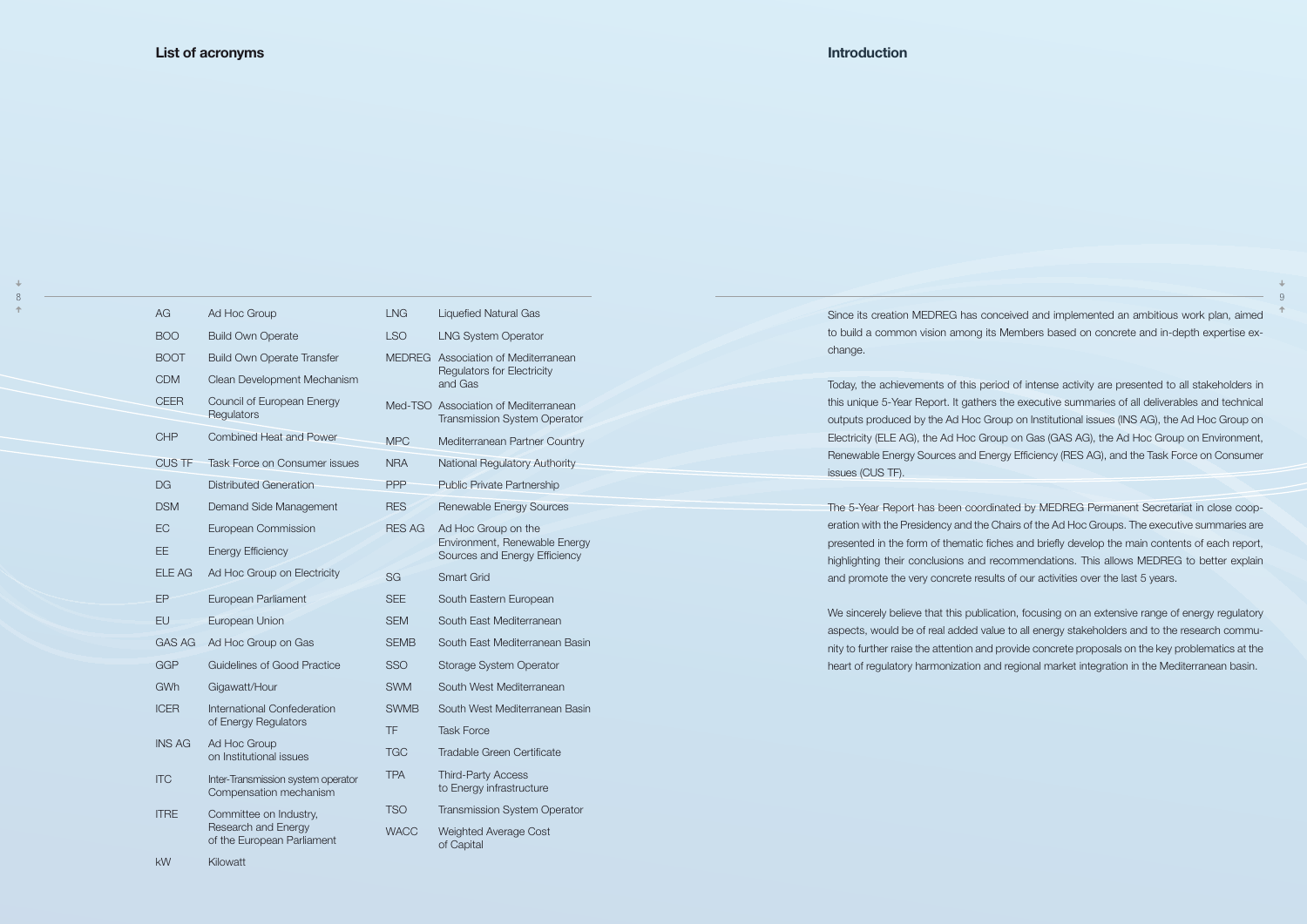IN RESPECT TO THE CONCLUSIONS of the benchmarking, the recom-<br>mendations cover seven topics regarding the various organizational and mendations cover seven topics regarding the various organizational and functional aspects of regulation: 1. Legal Status Throughout the Mediterranean area, National Regulatory Authorities (NRAs) should be set up on a specific legal basis and be therefore clearly legally separated from their government's administration. Besides, one single Regulatory Authority should be in charge of the regulation of at least both electricity and gas sectors in each country. 2. Independence The international model of independent NRAs should be based on organizational, financial as well as management independence, targeted towards having an autonomous discretion in every aspect of their decision-making process. **3. Competencies** NRAs should be responsible for ensuring non-discrimination access to the transmission and distribution networks, effective competition and efficient functioning of the market. 4. Procedures • Whenever decisions are taken by board members, they should follow structured voting procedures (majority/unanimity, quorum, etc.). • Appeal to the decisions of NRAs should be possible before national Civil and / or Administrative Courts. • Each NRA should in-

clude a dispute settlement body among market participants. Any interested party may refer a complaint to the NRA against a transmission or distribution system operator. • The NRA then should conduct public hearings on such complaints. **5. Transparency** • NRAs should conduct public consultations while elaborating their decisions. • Transparency requirements also include the implementation of a communication strategy. 6. Enforcement NRAs should have the power to sanction sector participants through different means: • Publication of comparative performance reports. • Recommendation or imposition of fines for failure to comply (licenses, secondary legislation, etc.). • Revocation, suspension or modification of licenses. • Revision of access tariffs to the transmission and distribution networks. 7. Accountability NRAs should implement the following elements: • Issue an annual activity report received by Government and Parliament. • Regularly cooperate with other public bodies. • Have their decisions officially published (including on their websites). • Base their decisions upon reasoned conclusions. • Have the ability to appear before parliamentary committees.

- $\rightarrow$  Determine tariff setting principles for the elaboration of access tariffs to the networks;
- $\rightarrow$  Issue and modify licenses:
- $\rightarrow$  Elaborate and enforce networks rules and standards;
- $\rightarrow$  Monitor the market:
- Ensure consumer protection;
- Review effective utility unbundling;
- $\rightarrow$  Investigate on the activity of operators and sanction failure to comply with standards and codes.

Analyzing the answers to the 187 items of the Regulatory Benchmarking Questionnaire, some essential principles are already shared among a significant number of Mediterranean regulators. However, diverging issues remain as regards organizational and functional criteria. The main points are related to differences in the level of autonomy allowed to regulators, especially regarding the sharing of the missions and competencies with governmental bodies.

As promoting closer cooperation between Mediterranean regulators starts with building a common regulatory approach, this benchmarking study represents a first step toward the identification of shared values and best-practice elements to foster strong and independent regulatory authorities.

### **CONCLUSIONS RECOMMENDATIONS**

First, a legal separation between NRAs and governments' administrations is essential. NRAs should be provided with autonomous discretion in every aspect of the regulatory decision making process, with particular reference to their budget and human resources selection. Second, the minimum requirements for effective regulation should include, inter alia, the ability for each NRA to:

**A** SMART GRID IS DEFINED TO BE AN ELECTRICITY NETWORK that can intelligently integrate the actions of all users connected to it - generators, able, economic, and secure electricity supplies as stated by the EU. SG can be achieved by adding two-way digital communication between generation, transmission, distribution and consumption parts of the power grid. The smart tors, and automated devices. This enables a dynamic response to changes in grid condition and the establishment of new technologies (forms of DGs urement and control devices, which add intelligent monitoring, analysis, and control capabilities to the national electrical delivery system and appliances at As SG is characterized by many features, its vision and conceptual framework were surveyed and discussed in this report based on four categories as follows: 1. Benefits, Developments, and Barriers It is essential to inform, evaluate and educate about the benefits and possibilities of SG applications. This part looked into the SG benefits to inquire about the perceptions surrounding the SG in the MEDREG countries. Furthermore, this section investigated a country's specific assessment of development stages of SG through necessary metrics needed to monitor the development progress of SG as well as the foreseen barriers for SG development. 2. Technology and Infrastructure The SG concept is to make better use of technologies and solutions to intelligently control generation and consumer consumption, to better plan and run existing electricity grids, and to enable new energy services and energy efficiency improvements. In this part, the available SG technologies used to implement its application were discussed. 3. Financing and Cost Recovery Timely cost recovery is of utmost importance to the financial stability of SG projects. Thus, an effective Infrastructure Cost Recovery Mechanisms has to be approved to facilitate smooth transition to SG. This part evaluated the available and foreseen SG financing support and possibilities, the priorities of funding distribution among available SG technologies, the identities affected by SG funding, and the available cost recovery mechanisms. 4. Plans and Regulations Accurate timelines for investing in SG projects and necessary changes in the legislation and regulations are essential to spread SG use worldwide. In this part, factors that affect the SG plans and regulations, current plans and regulation status, and their impact on achieving the SG implementation focusing on Smart Meter technology were explored.

- $\rightarrow$  Some MEDREG countries, such as Italy, have advanced networks and applications in terms of SG concepts and implementation; others are now taking action to implement SG.
- $\rightarrow$  Governments/stakeholders should give more attention to developing policies and regulatory environments that support investments in SG.
- $\rightarrow$  Finally, SG deployment is expected to be similar across MEDREG countries, but the routes and time it takes could be rather different. Therefore, a clear roadmap is required.

### **EXECUTIVE SUMMARY**

**1** INSTITUTIONAL **ISSUES** 

 $\hat{\tau}$ 

### **CONCLUSIONS RECOMMENDATIONS**

Last, NRAs should seek and receive inputs from all relevant stakeholders and build a sound communication and networking strategy based on a transparent regulatory framework.

consumers and those that do both – in order to efficiently deliver sustaingrid communicates information about grid conditions to system users, operaand smart metering). The communication is carried out by sensing, measconsumers' sites.

The outcome of this report can be summarized as follows:  $\rightarrow$  There is a huge gap between member countries in many SG-related aspects.

Based on the obtained wide range of experiences from the MEDREG Members and the few replies to the Survey, a follow-up is mandatory. This follow-up has to involve those member countries that did not complete the Survey forms in the analysis. Also, the follow-up should refine the data provided by those Members which completed the Survey.

In the meanwhile, it is recommended to start working in detail on various Smart Grid aspects in member countries.



# **2** ELECTRICITY





**Supported by the European Unio** 



¢ *The full report is published online at www.medreg-regulators.org*

### **EXECUTIVE SUMMARY**

1.1. Recommendations on the minimum requirements considered as necessary to ensure independent Regulatory Authorities in the Mediterranean area (November 2008)

**MEDREG completed a survey to reference the state of the art of regulation in the different Mediterranean countries, regarding the structure, organization and competences of National Regulatory Authorities.**

**On the basis of a benchmarking assessment report, this document aims to identify the minimum requirements considered as necessary to ensure independent Regulatory Authorities, which could be shared and implemented throughout the Mediterranean region.**

2.1. Assessment report on smart grid in Mediterranean countries (December 2011)

**This report has the aim to map out the existing status and future plans for Smart Grid (SG) in MEDREG countries, to gain insights into the drivers, barriers, and timing for adoption of new technologies, to focus on the financing methodologies, required plans, and necessary regulations that pave the way to SG in MEDREG countries, and finally to conclude, with a general overview, on the future of MEDREG SG. The structure of the report was divided into two parts: introduction to Smart Grid, and the Smart Grid Survey that was categorized into four sections.**

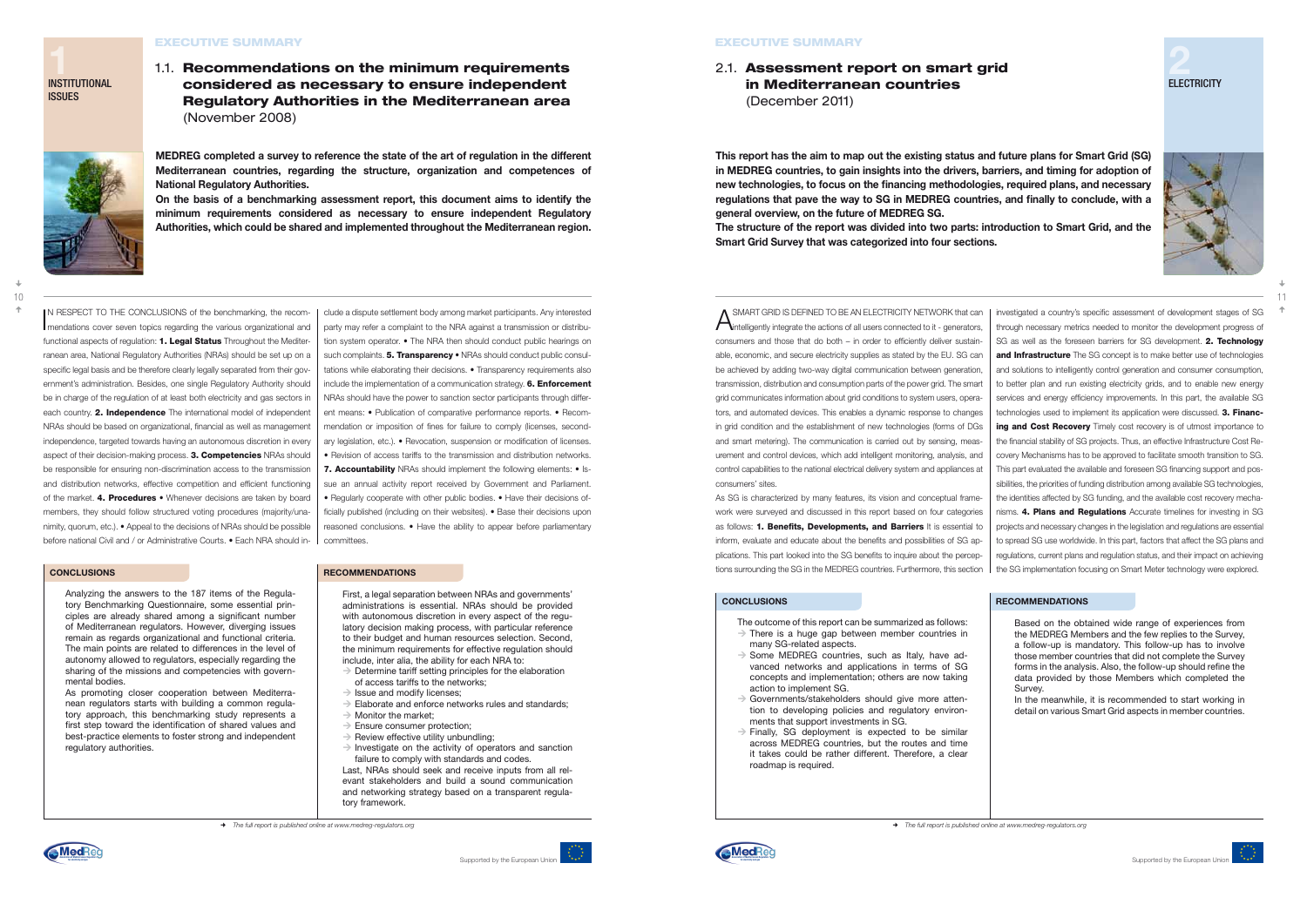### **CONCLUSIONS RECOMMENDATIONS**

### **CONCLUSIONS RECOMMENDATIONS**

THIS IS A COMMON PROJECT SET up with the MEDREG Ad Hoc Groups on Institutional (INS AG) and Electricity (ELE AG) issues. The project is dedicated to the legal framework of the management of electricity cross-border interconnections. The related questionnaire was organized in five thematic chapters, whose results are represented as follows:

1. Legal and Institutional Framework Primary legislation or secondary regulation is in place in all countries for the management of electricity interconnection. 2. Capacity Calculation and Allocation For the majority of the countries reviewed, the assessment of the available capacities is done by TSOS rather than the NRAs. In general, in the north shore of the Mediterranean, auction mechanisms are in place for the capacity, while the system of explicit auction is facilitated in most cases. In case of explicit auction, transmission capacity is auctioned to the market separately and independently from the market places. In case of implicit auction, transmission capacity allocation is implicitly included in the auctions of electrical energy in the market 3. Transit **Tariff** A transit tariff does not exist in the majority of countries. In European countries an Inter-Transmission system operator Compensation (ITC) mecha-

nism is applied. The mechanism deals with compensation and contribution of costs. Indeed, the fair and transparent remuneration of transits due to crossborder trade has been on the list of major topics in the European discussion since the beginning of electricity market liberalization. The implementation of the ITC mechanism has played a vital role in the development of a liquid electricity market in the EU in order to remove "pancaking" and all trading barriers across the borders. 4. Balancing System The aim of balancing is to insure equilibrium between supply and demand in the short term. The system of gate closure is used in the balancing market to determinate the prices and dispatch the existing generation units. The gate closure represents the deadline for participants to submit their bids and offers for each delivery period. At the gate closure, the TSO gets in charge of the management of the network electricity flows and settles any possible difference between demand and supply. For Northern shore countries the gate closure system is exceptional, as they generally rely on a balancing market. **5. Cross Border Power Exchange** Through Bilateral Contacts The use of bilateral contracts as a general framework for the Cross Border Power exchange remains an exception.

Fourteen MEDREG Countries replied to the questionnaire. The essential principles identified as shared characteristics are:

### 1. NRAs competences to:

or lose it or sell it".

- $\rightarrow$  Set or approve rules regarding the management and allocation of interconnection capacity.
- $\rightarrow$  Fix or approve methodologies to assess balancing services.
- $\rightarrow$  Require the transmission operators to modify their congestion and balancing mechanisms to ensure that these are proportionate and applied in a non-discriminatory manner.
- 2. Capacity calculation and allocation capacities:
- $\rightarrow$  Create a mechanism of auction for the allocation capacities.
- $\rightarrow$  Assess the available capacities realized by the TSOs.  $\rightarrow$  Submit the capacities rights to the principle of "use it

### $\rightarrow$  Interconnection capacity calculation and allocation.  $\rightarrow$  Transit fees and ITC mechanisms.  $\rightarrow$  Auction mechanisms.

The role of TSOs is crucial (e.g.: implementation of legal framework, capacity calculation). They recently created their association for the Mediterranean region, Med-TSO, which aims to build a link between market regulation functions and electrical system operation. Med-TSO offers the opportunity to establish contacts and discuss regulatory

- $\rightarrow$  Priority of purpose of international trade: "Security of Supply" had the first priority among all countries, while the "Quality of Supply" had the least, except for France which gave the first priority to "Efficient Long Term Investment Planning".
- $\rightarrow$  Transmission Rights: among all transmission rights, "central dispatch of an interconnection network, with national dispatchers taking dispatch as instructions as a priority" had the highest priority.
- $\rightarrow$  Regulatory status and market implementation: results showed the progress among member countries with respect to year 2007 benchmarking process.
- The expected outputs of this comprehensive report are:  $\rightarrow$  A master plan for energy and interconnection expansion that reflects the approach of Regulators, as agreed among MEDREG Members;
- $\rightarrow$  A report on the present and future needs on interconnection infrastructures investments necessary to integrate the Mediterranean electricity market;
- $\rightarrow$  Report on the Smart Grids in MEDREG countries;
- $\rightarrow$  Proposals on common rules/guidelines for electricity exchanges among MEDREG Member countries;
- $\rightarrow$  A benchmarking report for internal markets and cross border trade;
- $\rightarrow$  A functional training program.

issues on cross-border interconnections.

Consequently, it is recommended to disseminate knowledge and start a capacity building programme on crossborder exchange operations in a market environment.

The training program could address:

### **EXECUTIVE SUMMARY**

Mechanisms for allocating the remaining capacities.

THE CONTENT OF THE REPORT TOUCHES on the following points: • Existing and future planed infrastructure of interconnections: it analyzed the interconnection infrastructure of the seven mentioned blocks (markets), as a starting point that will lead to more emphasis for the internal and regional markets that comprise them. • Financing infrastructure projects: reliable interconnection infrastructure acts as a key element for market integration, which most of the time represents an investment challenge. Thus, this challenge resulted in developing different approaches for investing in this field, each of which has specific financing schemes, depending on the requirements (Public Ownership, Public Private Partnership (PPP), PPP Consortium Financing, Equity Composition Schemes Options, BOO or BOOT Regulated Scheme, and Private Ownership) that can meet different requirements. • MEDREG Members' electricity markets (regional and internal): the available internal electricity market structures were introduced with an example of their application in Italy. Furthermore, as a result of installing interconnection lines between Mediterranean countries, the available cross-border trade methods

were illustrated through the example of the Iberian electricity market. Finally, some Mediterranean regional electricity market structures (such as Iberian and SEE) were discussed. • Benchmarking for the regulatory and markets status/development in member countries for all blocks.

A follow-up survey provided these updates and was organized in the three following parts: **1. Part A**  $\bullet$  Legislative and regulatory framework  $\bullet$  Financial viability of the industries • Unbundling of the industries • Removing obstacles to competition • Market access • Market arrangements • Implementation of national markets • Regulation • Technical and commercial rules and agreements • Infrastructure requirements for market operation • Imports and exports 2. Part B • Updates on the basic infrastructure such as generators, transmission systems, distribution systems, interconnection projects, and energy export and import  $3.$  Part  $C \cdot$  Internal structure of the electricity sector organization. • Priority of purpose for international trade • Volume of total actual imports and imports • Base load imports and capacity available for potential export

Based on the reply of just eleven MEDREG Member countries, results follow:



### **EXECUTIVE SUMMARY**



**Supported by the European Unio** 

¢ *The full report is published online at www.medreg-regulators.org*

2.2. Summary assessment: survey on the legal framework for management of electricity interconnection in the Mediterranean region (December 2011)



**The aim of this report is twofold. First, it draws up a comprehensive picture of the management of interconnections in electricity in the Mediterranean region. Second, it provides a basis for developing common recommendations on the regulatory issues related to cross border interconnections in electricity in the Mediterranean Basin. To the purpose, a questionnaire was prepared and circulated to INS and ELE AG members.**

2.3. Report on heading to an integrated Mediterranean electricity market (June 2011)

**This report studies the status of each of specific blocks based on: internal countries market, interconnection infrastructure between the countries, and the regional market under which each of the blocks operates. It focused on the following blocks: Iberian Market, West Mediterranean, South East Mediterranean, and South Eastern European. Furthermore, a follow up survey was circulated among member countries to update the data of previous reports.**







**2** ELECTRICITY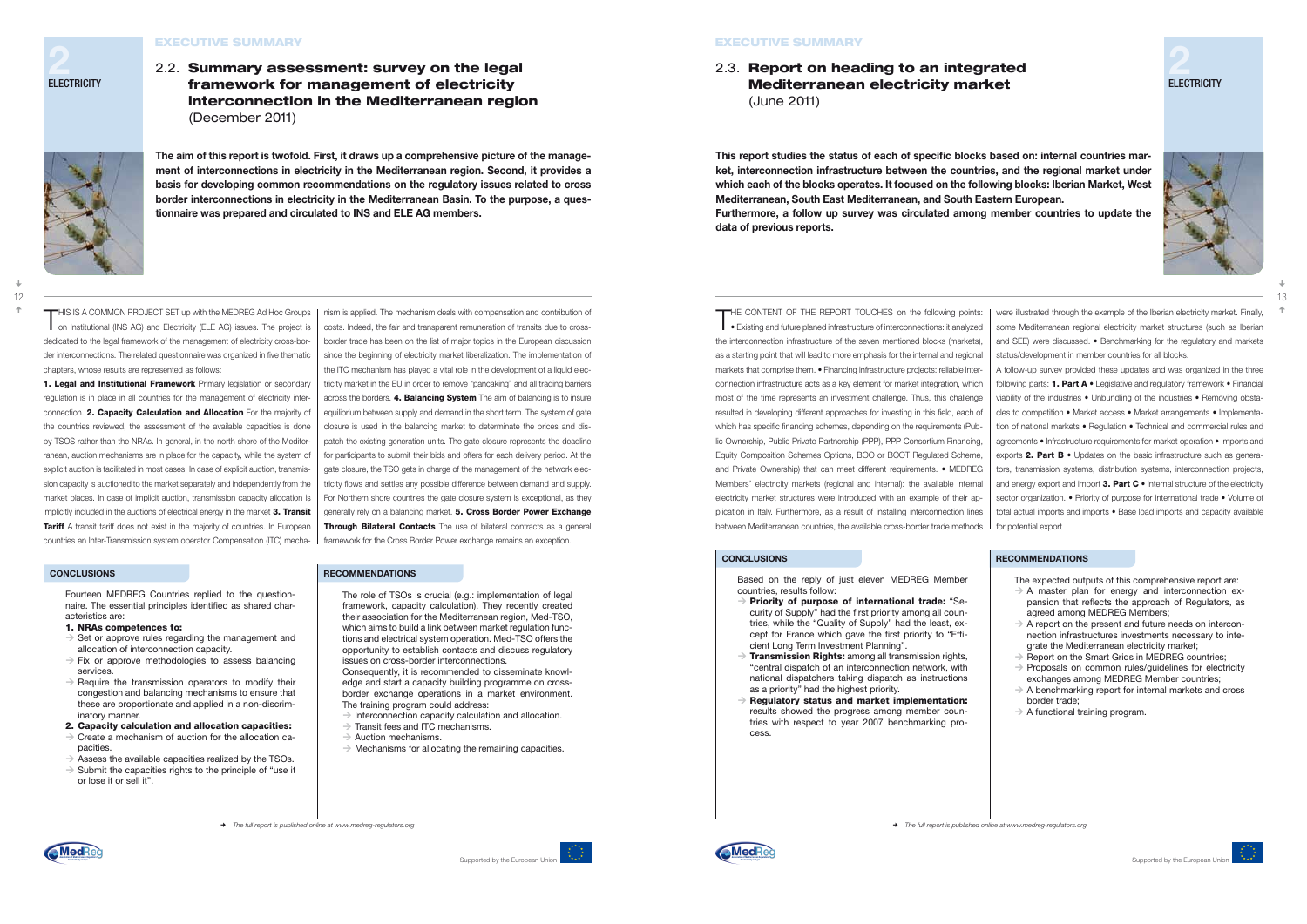### **CONCLUSIONS RECOMMENDATIONS**

THE ELECTRICITY AD HOC GROUP has issued a report entitled "Regu-<br>latory Status and Market Implementation" to capture the electricity market status in MEDREG countries. The conclusion of this report is that all countries are moving toward the establishment of free electricity markets; their different paces are determined by internal factors. However, the core question that is standing against that transformation is the financial viability of the industry. All the countries which responded to the surveys are still working towards that goal. In fact, cross-border trade has the potential to grow in all MEDREG regions. between the European countries in the Mediterranean region. • Turkey was responsible for providing the contracts of energy exchange between the Balkan countries in the Mediterranean region. • Egypt and Jordan were responsible for providing the contracts of energy exchange of the Mashreq countries. • Algeria was responsible for providing the contracts of energy exchange between the Arab Maghreb countries in the Mediterranean region. Two survey forms have been circulated among MEDREG participants. The first survey form questioned the present and future infrastructure facilities. The second survey investigated the practices that govern cross border ex-

Similarly to the "Regulatory Status and Market Implementation" study, a report to capture the present rules and practices governing exchanges among member countries has been developed. MEDREG participants agreed to form task forces to collect the required information for this report as follows: • Spain was responsible for providing the principles of energy exchange

It is recommended to establish a master plan and an entity responsible for the follow up of the required efforts for the fulfillment of this plan.

ONE OF THE MOST IMPORTANT PRECONDITIONS to achieve an inte-<br>grated, competitive and secure gas market in the Mediterranean countries is ensuring that participants in the gas markets have easy-accessible and non-discriminatory access to the infrastructures.

change in MEDREG regions. The report is composed of four chapters. Chapter 1 illustrates duties and objectives of the ELE AG. Chapter 2 describes the interconnections facilities and operation among member countries. Chapter 3 presents the present rules and practices that govern exchange among member countries. Chapter 4 contains conclusions and recommendations.

This report replaces the results of the two surveys circulated among MEDREG participants pertaining the present interconnection infrastructure and the cross-border governing rules and procedures. The report affirms that the first step to the establishment of a regional electricity market requires the harmonization of countries' internal market rules. Still, reinforcements for the interconnections as the physical medium of the market are in progress in different states. Closing the ring around the Mediterranean is awaiting the removal of the hurdles faced by the SEMB, SWMB and Turkish interconnections. Furthermore, pan-Mediterranean guidelines for cross-border trade still need to be put in place.

### **CONCLUSIONS RECOMMENDATIONS**

The main conclusion of this monitoring exercise is that regulated TPA to the infrastructures is linked to the degree of opening of the gas market. The more developed a gas market is in terms of penetration of gas consumption, openness and liberalization, the more likely it is that TPA to the infrastructures is regulated, the rules for access the infrastructures are published and the regulator has competencies regarding the approval of these rules and of the access tariffs to the infrastructures. Generally and as a conclusion per subject it is possible to remark:  $\rightarrow$  The status of market opening, the quality of service

Moreover, it is recommended to establish a Reliability Council in the Mediterranean region. The Mediterranean Electric Reliability Council is to look at two aspects of bulk power system reliability: system adequacy and system security. A system must have enough capacity to supply power to its customers (adequacy), and it must be able to continue supplying power to its customers if some unforeseen event disturbs the system (security).

This document aims at developing the first step: a status review of the current situation regarding TPA to the infrastructures of the gas system and markets in Mediterranean countries. Section 2 provides a description of the general situation regarding the status of TPA to the infrastructures of the Mediterranean gas markets. This section focuses on some general aspects regarding market opening, unbundling, TPA to infrastructures, methodologies for capacity allocation and congestion management, tariffs, anti-hording mechanisms, mechanisms to promote market opening, quality of service and dispute settlement. Section 3 is a summary of the main findings and conclusions. On a country-analysis basis, it is possible to divide countries depending on the detail of their TPA-related rules and on their implementation capability. • The first group of countries is composed of France, Italy, Portugal, Slovenia, Spain and Turkey. They legislated on and implemented more than 80% of TPA-related rules. Generally, all consumers are eligible to choose their supplier, there is more than one supplier, the ac-

cess to the infrastructures is normally regulated and the TPA rules as well as the methodologies for capacity allocation and congestion management are published and available to all users. With the exception of Slovenia and Turkey (no information), the tariffs are entry-exit. Both anti-hording mechanisms and mechanisms to promote market opening are in place. With the exception of Spain, in these countries the regulators have competencies regarding unbundling, TPA, tariffs and quality of service. • The second set of countries includes Israel and Croatia. They score between 60% and 80% for the existence and implementation of TPA-related rules. The third group of countries is made of Algeria, Bosnia-Herzegovina, Greece and Jordan. They score between 40% and 60% for the existence and implementation of TPA-related rules. There is no is not a real market opening; nevertheless the TPA to the infrastructures is regulated, with the exception of Bosnia-Herzegovina. The tariffs are postage stamp, with the exception of Jordan, and there are no mechanisms to promote market opening. In Jordan there is no liberalized market. • In Greece and Israel no answer was given to the 2011 questionnaire and so the information considered regards the 2008 benchmarking questionnaire. • In Albania, Cyprus, Malta and Montenegro there is no relevant gas consumption.

- and the dispute settlement are generally satisfactory in the countries that answered the questionnaire.
- $\rightarrow$  The unbundling, the TPA to the infrastructures, the existence of methodologies for capacity allocation and congestion management, the transmission access tariffs, the existence of anti-hording mechanisms and of mechanisms to promote market need some improvement.

Taking into account the results of this benchmarking study, it can be stated that the situation of TPA to infrastructures in the Mediterranean region gas markets can be improved and some measures can be proposed to pursue this goal. This will be done in the second stage of this work, when the Guidelines of Good Practice (GGP) on TPA for gas in MEDREG countries will be developed. Additionally, and as the participation of all MEDREG countries in answering the questionnaires is of primordial importance to share information and knowledge, the group will ask for stronger contribution from those countries which have not provided sufficient data on their TPA to gas systems. The sharing of information and knowledge remains a key factor to the promotion of wide Gas Markets in the MEDREG countries.







¢ *The full report is published online at www.medreg-regulators.org*

# 2.4. Report on interconnection rules and practices for MEDREG countries

(November 2008)



**This report builds on the feedback coming from two survey forms which have been circulated among MEDREG countries, along with the information collected by the task forces. These surveys focus over the principle of energy exchange between the EU Mediterranean countries; the contracts of energy exchange between the Balkan countries within the Mediterranean area; the contracts of energy exchange of the Mashreq countries; the contracts of energy exchange between the Maghreb countries.**

# 3.1. Status review on Third-Party Access in the Mediterranean region (December 2011)

**This study focuses on the Third Party Access (TPA) status in the Mediterranean region and on the future needs in order to develop an integrated Mediterranean market. This study is the result of a questionnaire that circulated among MEDREG countries with the aim to get a picture as complete as possible of the TPA situation in the whole region. The paper takes into account the different levels of market development in the Mediterranean countries. The participative process of the survey suffered from some countries' defections. However, it has been possible to generally assess the status of TPA to the infrastructures of the gas markets.**





**2** ELECTRICITY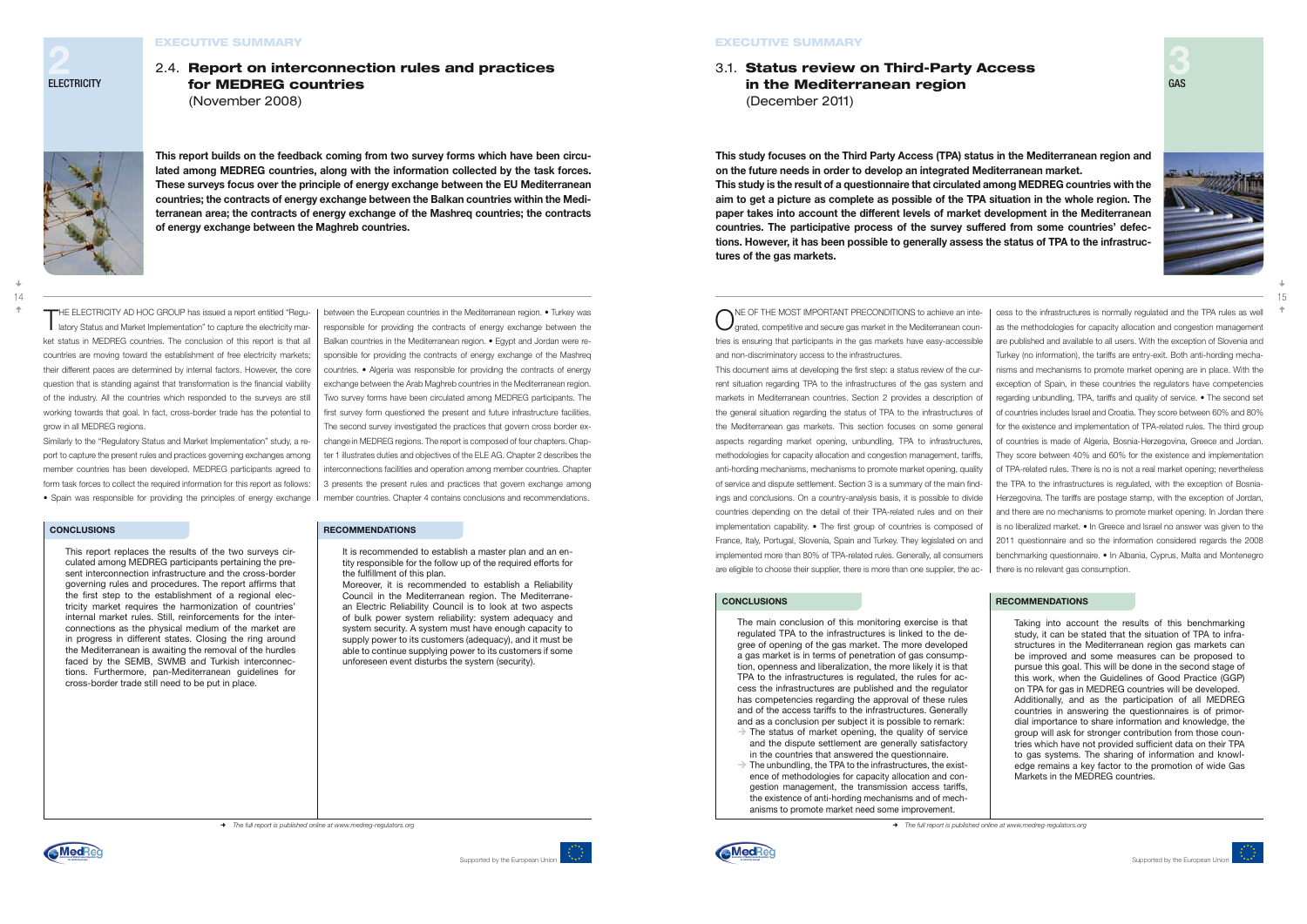### **CONCLUSIONS RECOMMENDATIONS**

ON THE METHODOLOGY, it is necessary to explain that this investigation<br>exercise takes into account the different levels of market development in the Mediterranean countries - in the region there are countries without gas consumption, or with gas consumption but no liberalized gas market or TPA. To achieve the objective of developing an integrated gas market in the region in the long-run, one of the most important prerequisites is to ensure that all actors involved in the energy sector – administrations, regulators (NRAs), transmission, LNG, and storage system operators, producers and suppliers, consumers – have easy-accessible and non-discriminatory access to all the information they need to perform their activities and fulfill their obligations. For each country, the respondents to the questionnaire, or the research carried out for this study, have provided with the relevant websites for the information on the gas system and services a user would need for taking part in the gas market. Three criteria have been evaluated for the publication of the necessary information recommended in the GGPs: Availability of information in English; Easiness and non-discriminatory access to information; Information free of charge.

1. System and Services • A detailed description of the gas system of each TSO, identifying all entry and exit points, including maps, or a detailed

description of the LNG and storage facilities operated by the concerned LSO/SSO concerned. • Detailed and comprehensive information about all services offered. • Detailed and comprehensive information about the agents that can require access to the services offered. • The different types of contracts available for the services offered and the contracting processes. • The flexibility and tolerance levels included in transportation and other contracted services. • As applicable, the network code and/or the main standard conditions outlining the rights and responsibilities for all users of the gas system of the TSO. • The capacity allocation, congestion management, anti-hoarding and reutilization provisions. • The rules applicable for capacity trade on the secondary market. • Gas quality and pressure requirements.

2. Capacity Situation • The maximum technical capacity (Million of m3/h or GWh/day). • The total contracted firm and non-firm capacities (idem). • The available firm and non-firm capacities (idem).

The transparency requirements analyzed in the Status Report are:

 $\rightarrow$  Increase contribution in providing information on transparency.

- $\rightarrow$  Work in collaboration with the TSOs' associations in order to spread the conclusions of the transparency study and broaden the application of the GGPs learnings.
- $\Rightarrow$  Support the online publication of the relevant transparency information in English.

THIS BENCHMARKING ASSESSMENT on gas markets and infrastructures is one of the first steps taken to institutionalise cooperation between the regulatory bodies of the Mediterranean region. The scope is to achieve a consistent, harmonized and investment-friendly regulatory framework, to benefit the MEDREG Countries' energy consumers. Through the cooperation of the MEDREG Members, the Ad Hoc Group on Gas has produced this study, providing the assessment of the current status of gas markets and sector regulation in the MEDREG countries and its expected evolution.

The main conclusion resulting from this study is that transparency and availability of information arelinked to the degree of development of gas markets. The more developed a gas market is (in terms of penetration of gas, consumption, openness and liberalization), the more information is found in general terms, and with a higher level of detail. Transparency is then at the heart of market development.

When analyzing the information availability of the particular areas covered by the GGP – system and services, and capacity situation – the results are mainly positive for the general information, with most TSOs publishing general data of their systems, while for the specific items linked to more developed gas markets, the degree of availability is not so remarkable. Many TSOs from countries where no TPA or liberalized market exist do not publish information related to capacity access. In LNG and storage, results are better than for transmission, possibly because these services exist in the most developed markets of the region.

1. Market and infrastructure • The MEDREG region accounts for 5% of natural gas reserves in the world, and is responsible for slightly more than 5% of the gas production and a share of 9% of the world gas consumption. While reserves are concentrated in North African countries, the main consumption takes place in the North of the Mediterranean Basin. • Markets are different: some are supplied by a unique state owned company, while others have completely liberalized this activity with the aim to promote competition among agents. • The region has many transit lines between countries, directly linking producers and consumers. • The region also accounts for a significant LNG market. ment takes this role. 3. New Investment Needs and Processes • The assessment of new investment needs is carried out by different means: centralized but participative planning processes; direct assessment by the main national TSO; surveys taken among market players. • The development of new infrastructures are stimulated through TPA tariffs; governmental participation in building the new assets; guarantee of pre-fixed rates of return and access exemptions under specific conditions. • Governments decide whether to approve new investments. • Experiences of cooperation between MEDREG countries

2. Legal and Regulatory Framework • All countries have an independhave been positively implemented.

The transparency situation of gas markets in the Mediterranean region can be improved and some measures can be proposed. The basic recommendation to disclose information in a meaningful, quantitatively clear and easily accessible way, and free of charge, is almost unanimously respected. However, the recommendation to publish information in English, in addition to the national language/s, is not as widely fulfilled. As the GGPs are to be implemented on a voluntary basis, actions must be oriented to inform on the contribution that Transparency GGP gives to the market, thus obtaining support and commitment from different stakeholders to:

- $\rightarrow$  It is a general practice of the MEDREG countries to make the legislation available for all the interested parties on the ministries and / or regulators' web pages, although only part of them provide an English version together with the copy in the national language. The translation of official documents in English should therefore be promoted.
- $\rightarrow$  There are some experiences of bilateral cooperation between MEDREG countries. They could serve as examples of possible ways to obtain significant benefits from mutual support within the region in terms of increase of the security of supply; diversification of gas sources (for consumers) and gas demand (for suppliers); financial and technical support; risk reduction. There are multiple potential ways to cooperate between MEDREG countries, which have to be explored in the near future.



ent regulatory agency, as well as a Ministry responsible for Energy. The powers of regulators differ between countries; as for their age, most of the NRAs have been existing for a decade. • In the majority of countries, gas infrastructures belong to state-owned companies. Governmental licenses are normally required to exert regulated activities and also to act as a shipper or trading company. • Although the regulated TPA regime is much extended in the region, the capacity allocation mechanisms and congestion management procedures are not very developed. • The main body responsible for disputes settlement is the regulator, although in some cases the Govern-

### **CONCLUSIONS RECOMMENDATIONS**

There is a majority of countries where the infrastructures belong to State owned companies. Licenses are normally required to build and exert regulated activities (i.e. transmission, distribution, LNG and storage). On the unbundling, although there are some countries where there is not an explicit requirement to this matter, the majority of them have enforced at least an accounting unbundling. There is a majority of countries where the TPA regime to the gas infrastructures is regulated. Nevertheless, the capacity allocation mechanisms and congestion management procedures are not very developed. Hence, the Regulated Third Party Access has not still translated into a significant competition level in their natural gas markets. In some countries the grid code has not been defined yet or is in drafting process. Nevertheless, those markets in which the competition is developed in a greater degree usually have already issued a grid code that in some cases is regularly updated.







¢ *The full report is published online at www.medreg-regulators.org*

# 3.2. Status review on transparency in the Mediterranean region and monitoring of the MEDREG guidelines of good practice (June 2011)



**One of the most important preconditions to achieve an integrated, competitive and secure gas market in the Mediterranean region is ensuring that participants in the gas markets have easy and non-discriminatory access to all the information they need. The Ad-Hoc Group on Gas (GAS AG) has investigated the transparency status in the gas systems and markets of Mediterranean countries, and has monitored the enforcement of the guidelines and recommendations on transparency contained in the MEDREG Guidelines of Good Practice (GGP) on Transparency. This report presents the results of that survey research, emphasizing the positive advancement of Mediterranean countries in disclosing and publishing information.**

## 3.3. Benchmarking assessment (June 2009)

**This Benchmarking Assessment on gas markets and infrastructures is one of the first steps taken to institutionalise cooperation between the regulatory bodies of the Mediterranean region. The scope is to achieve a consistent, harmonized and investment-friendly regulatory framework, to benefit the MEDREG Countries' energy consumers. Through the cooperation of the MEDREG Members, the Ad Hoc Group on Gas has produced this study, providing the assessment of the current status of gas markets and sector regulation in the MEDREG countries and its expected evolution.**



¢ *The full report is published online at www.medreg-regulators.org*

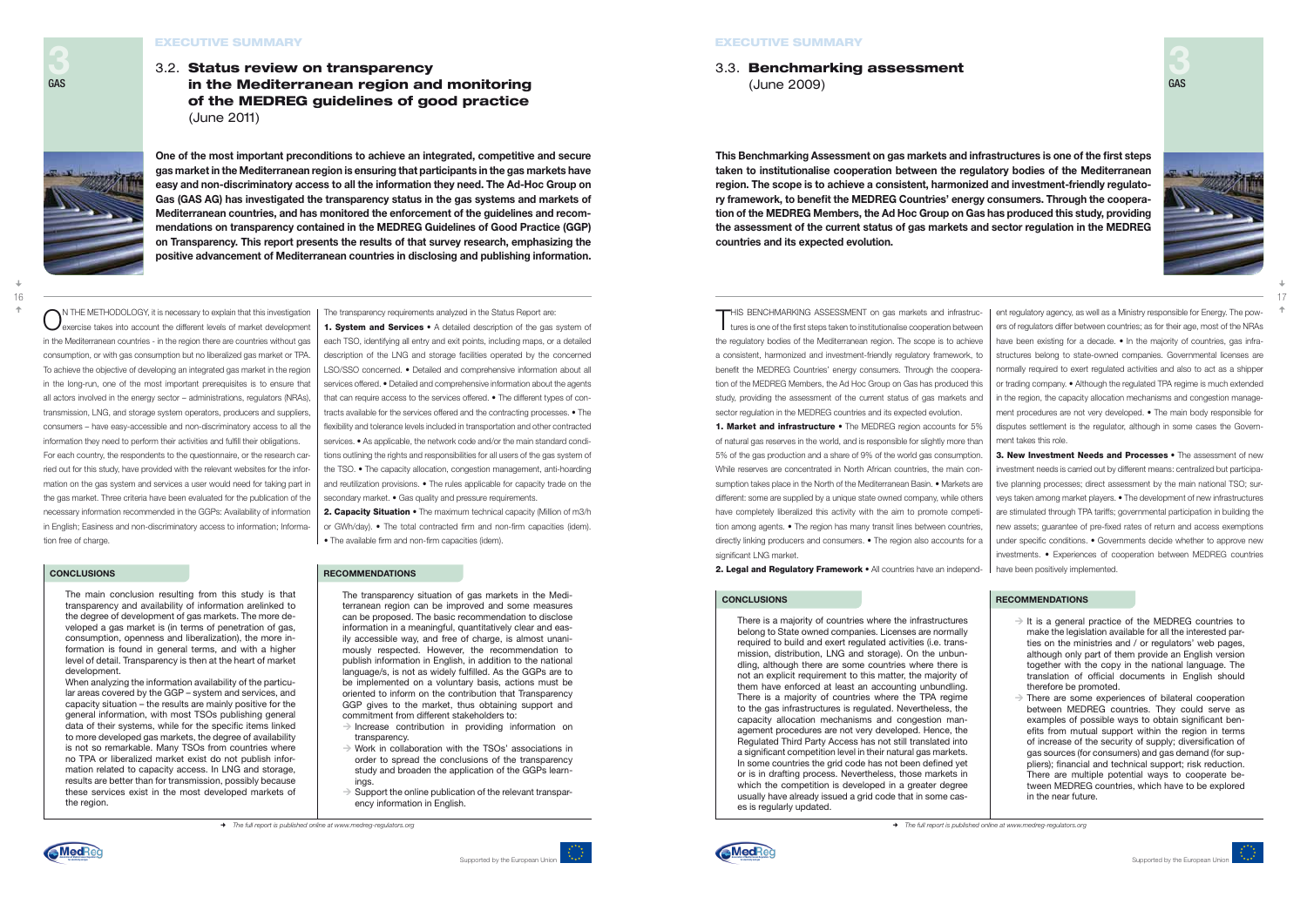

 $\ddag$ 

↑

### This report is the winner of the ICER Distinguished Scholar Award 2010 This report is the winner of the ICER Distinguished Scholar Award 2010 18 increpation are minor or and recent Demographed Conclusion in the Law Copyright of the number of the recent Demographed Conclusion and  $19$

### **CONCLUSIONS RECOMMENDATIONS**

IN NON-EU COUNTRIES THERE ARE PARTICULAR BARRIERS for the de-<br>velopment of Renewable Energy Sources and Combyned Heat and Power. velopment of Renewable Energy Sources and Combyned Heat and Power. These barriers may be overcome through successful mechanisms and external financing measures.

1. Barriers in Non-EU Countries for RES and CHP • Insufficient information and know-how in RES and CHP technologies. RES and CHP development needs complex technology, enough skilled personnel and industry and commercial networks. • Low investment levels for RES and CHP projects. Renewable and CHP plants have a much higher investment cost by kW than conventional energy sources. • Insufficient network capacity. Some renewable technologies (as wind energy) are intermittent and need backup energy, hence they are more difficult to manage for the network Systems Operators. In some countries, network capacity is not strong enough to manage this new RES energy. • Legislative and regulatory framework undeveloped and without stability. • Lack of experience in promotion mechanisms. Evaluating costs and fixing tariffs properly with no previous experience could be a difficult task. • Lack of electricity supply for all consumers. In certain non-EU countries, some consumers have not access to the distribution and transmission lines. This could be a priority for these countries, before RES and CHP are developed.

Barriers for RES and CHP in Non-EU Countries • Guarantees of regulatory stability. Regulation has to offer sufficient guarantees to ensure that economic incentives are stable and predictable during the entire life of a facility. • Definition of specific national targets/objectives. Targets have to be ambitious, but realistic, according to the economic, social and physical features of the country, and the possible evolution of energy prices. • Definition of network development plans. A minimum network development has to be defined in the mandatory planning. • RES and CHP access regulation and grid integration. It is important to set up connection procedures for RES and CHP facilities. Non-discriminatory access rules and priority of dispatch have to be established. • Collaboration programs between Members. Knowhow exchange, regulatory collaboration in Regional Associations, technical collaboration between TSOs, or training programs. • Definition of promotion mechanisms. It is necessary to get basic information for each technology concerning investment costs and average operating costs in order to design an adequate support scheme to RES and CHP.

2. Possibility to Introduce Successful Mechanisms and Eliminate

3. External Financing Non-EU countries should receive external financing to increase their renewable capacity. This can take place through: • Official Aid Development. Access to electricity from RES is an essential component in the fight against poverty and underdevelopment. • Private initiative. The regulatory framework must ensure profitability of private investments.

Some lessons can be learned from the RES experiences in the EU countries. There are several EU examples where it is possible to find good guidelines in order to select the right mechanisms for each country, according to the particular economic and social situation. There are some specific barriers to develop RES in non-

EU countries, but there are also mechanisms to remove them, based on regulatory stability, definition of specific national targets, definition of adequate promotion mechanisms, definition of RES and CHP access regulation and grid integration and of network development plans. All of these mechanisms should be based on a fruitful cooperation between Members and on some mandatory planning.

### **CONCLUSIONS RECOMMENDATIONS**

The definition of realistic but ambitious targets in the national legislation is a key point for each Member. According to these targets, the second step would be the definition of promotion mechanisms based on transparency and stability of the national legislation.

Also, it is essential to develop connection procedures for RES and CHP facilities. Non-discriminatory access rules and priority of dispatch need to be established. Finally, developing countries must receive external fi-

nancing to increase their renewable capacity, through public and private initiatives under the framework of Flexibility Mechanisms in Kyoto and post-Kyoto Protocol, or flexibility mechanisms in the Directive 2009/28/CE.

FIRST, THE PAPER FOCUSES on problems which could hamper the intro-duction of successful mechanisms for the promotion of energy efficiency in MEDREG countries. Second, the study identifies the key factors of success for the introduction of energy efficiency policies in Mediterranean countries. On the basis of previous analyses about support mechanisms to promote energy efficiency, efficient mechanisms have been identified to select the demandside energy management measures, including white certificates markets, tender mechanisms, time based pricing, energy audits. The paper focuses in particular on three case studies, concerning policies that demonstrated to be successful. The first case study concerns the introduction of energy saving obligations in Europe. On the basis of existing experiences in the adoption of this mechanism, the paper provides synthetic guidelines that could be useful for countries which plan to introduce it in the future. The section is completed by a description of the main results coming from the creation of a white certificates market in Italy. The second case study focuses on tender mechanisms and is mainly dedicated to the relevant experience of Portugal. This section draws attention to the rational objectives and most important results of this measure, pointing out critical issues and factors of success in the specific context of this country. A third case study regards the introduction of a time based pricing policy, in particular through the adoption of smart metering. To help interested countries, the paper provides synthetic guidelines based on the experience of those countries which have already adopted this system. This section then focuses on the planned introduction of smart metering in Jordan, highlighting the main objectives, the potential obstacles and the principal factors of success in this country.

White certificates market, tender mechanisms and the adoption of smart metering resulted to be all successful policies for the promotion of energy efficiency. Before any implementation of energy efficiency measures, a careful evaluation of expected benefits and costs of such measures in the context of the eligible country should be carried out: the introduction of these policies has not to be considered an objective in itself. The experience to date in Europe with white certificates and tender mechanisms is still quite limited. Implementation of these policies is generally successful where mature financial infrastructures and experienced market players are in operation. Moreover, liberalized electricity markets and development of energy services companies enable to promote energy efficiency more effectively. With respect to the white certificate scheme, the experience of countries such as Flanders and UK demonstrated that even without the benefit of full trading mechanisms, there are still significant financial benefits related to the introduction of saving obligations.



For developing countries approaching the issue for the first time, it is advisable to initially introduce energy efficiency obligations placed on energy utilities. Later, they can progress toward more complex systems, such as the white certificates mechanism.

Regarding smart metering, it is recommended to introduce interoperable meters from the beginning, and comply with minimum functional requirements. This will allow the switching of consumers from one supplier to another when markets are mature for the development of competition.

# **4** ENVIRONMENT, RENEWABLE ENERGY SOURCES AND ENERGY EFFICIENCY



**4** ENVIRONMENT, RENEWABLE ENERGY SOURCES AND ENERGY EFFICIENCY



### **EXECUTIVE SUMMARY**

### Executive Summary

¢ *The full report is published online at www.medreg-regulators.org*

4.1. Report on the effects of the introduction of successful mechanisms to promote RES and CHP in non-EU countries (May 2010)



**Regulation plays a fundamental role in guiding the energy model towards a path of sustainability, especially in liberalized energy frameworks, so that market failures are reduced or minimized when regulatory mechanisms are introduced.**

**EU countries have an important backup of framework setting in the promotion of RES and CHP. The target of this document is to provide some ideas to take advantage of this regulatory experience in order to introduce successful mechanisms to promote Renewable Energy and CHP in non-EU countries.**

4.2. Report on the effects of the introduction of successful mechanisms to promote energy efficiency in non-EU countries (May 2010)

**The objective of this paper consists in verifying the possibility of extending successful energy efficiency policies to other MEDREG countries, analyzing potential obstacles and main factors of success to their implementation.**

**Efficient mechanisms have been identified, including white certificates markets, tender mechanisms, time-based pricing, and energy audits. Through specific case studies, some conclusions and recommendations are provided for those countries interested in introducing similar measures in their national context.**

**Association of Mediterranean Regulators**

**MedRe** 

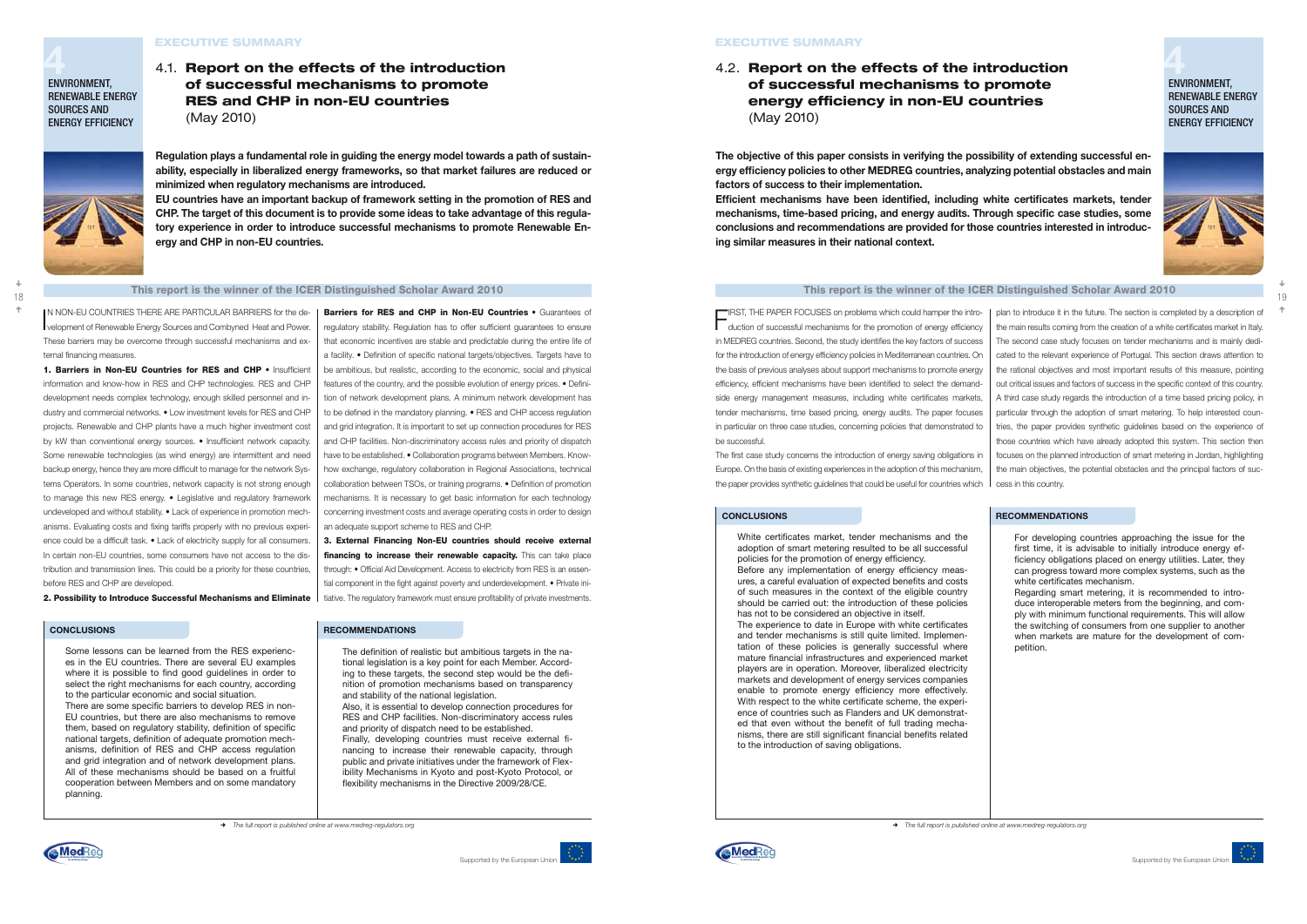### **RECOMMENDATIONS**

THIS REPORT ESTABLISHES the benefits and risks of setting a RES regulatory framework at the international level:

1. Potential benefits • Optimization of natural resources. • Improved efficiency: comparison between the total amount of support received and the generation cost. • Improved effectiveness: ability to increase the share of renewable electricity according to a potential of reference. • Development of non-EU countries: advantages concerning the creation of a local industry, employment, local and regional development, trade balances, security of supply, etc.

2. Analysis of Potential Difficulties and Risks • Delay of some EU countries in fulfilling the EU regulation. • Difficulty in designing an adequate supra-national support scheme. This is a complex task, with the possibility of over-pricing and creating windfall profits for generators and extra costs for consumers. • Increase in electric energy prices. • Insufficient network infrastructures: currently, there is only one interconnection in the West part of the Mediterranean Sea, and some interconnections in the East part. • Geopolitical barriers: energy is usually considered as a sensitive national issue. • Convergence in the institutional framework.

The regulatory mechanisms at the supra-national level could contribute to overcome those barriers. Some of these provisions are the flexibility mecha-

4. Flexibility Mechanisms in Kyoto and Post-Kyoto One of the flexibility mechanisms defined in the Kyoto protocol is the Clean Development Mechanism (CDM). Currently, CDM constitutes a financial tool that is seldom

nisms included in the 2009/28/CE Directive and in the Kyoto protocol. 3. Flexibility Mechanisms in the Directive 2009/28/CE The Directive facilitates cross-border trade of RES energy in order to facilitate the reaching of national mandatory targets. These flexibility mechanisms are statistical transfers, joint projects between Member States and with third countries, and joint support schemes. Key points for the success of these key mechanisms are: • Agreement between countries: relevant authorities should establish a dialogue to transfer RES knowledge and experiences. • Share of the RES energy: the projects must decide which part of the generated electricity is for internal consumption and which part can be exported. • Interconnections: this is a key point to facilitate integration of electricity from renewable sources. • Certification bodies: It is necessary to set up certification organisms in the participant countries, at a national level, with the international recognition of the EU and the non-EU Members. • External and internal financing mix: the incentives must provide reasonable expectations for all parts, and all stakeholders

↑

SETTING OUT AN ENERGY EFFICIENCY POLICY at a supra-national<br>Sevel is a sensitive and complex task. Energy efficiency measures necessarily need to be tailored to the specific context of each country, requiring the direct involvement of local and national bodies. Therefore, any approach aimed to apply the same "recipes" to the different national contexts is clearly not appropriate. Also, this is an area with a large number of players: national and local governments, regulators, industrial agents, consumers. In view of that, relevant changes in the energy efficiency field over the long-term are not easy to obtain and the mechanical extension of national energy efficiency mechanisms to other countries is void of sense. However, an enhanced coordination at the regional level could help to remove some of the existing barriers, as well as to improve the effectiveness of the national energy efficiency interventions.

involved must be guaranteed a reasonable profitability.

used in the region.

Renewable resources in non-EU countries could be used by EU countries with great advantages for both parts in terms of efficiency, effectiveness, economic growth and social development.

The Directive 2009/28/CE allows non-EU countries to receive investments for the development of RES installations in their territories. The energy produced can be used domestically or exported to the EU. EU countries can profit of these exports to fulfill their national targets for renewable energy.

From the MEDREG perspective, one of the key points to promote RES is to set a clear and stable regulatory framework at the international level. First, this framework would push EU countries to fulfill EU legislation on RES on time. Second, such a framework could facilitate energy investments in non-EU countries, which would take advantage of their considerable potential resources and avoid the aforementioned risks.

- $\rightarrow$  accelerate the preparation of future national strategies for energy efficiency in order to achieve improvements where there is more potential for energy savings;
- $\rightarrow$  establish a partnership to provide technical assistance in the design of national plans/strategies;
- $\rightarrow$  monitor results, share experiences and lessons, agree on good practices and use them as a guide for future actions;
- $\rightarrow$  reduce the financial barriers to scale up the potential of energy savings interventions.

It is highly recommended to take into account all the wide range of different flexibility mechanisms: Directive 2009/28/CE, and Kyoto and Post-Kyoto protocols.

### **EXECUTIVE SUMMARY**

The paper preliminary focuses on the scopes of enhanced cooperation in the context of the Mediterranean basin. On that respect, some energy efficiency indicators have been chosen to facilitate cross-country comparisons. Moreover, the European experience is presented as it represents the most tential of energy savings. Based on the analyses carried out in the report some recommendations are provided to speed up the implementation of more coordinated and effective strategies for energy efficiency.

ambitious attempt to promote energy efficiency on a regional scale. A second part is devoted to the comparative analysis of national energy efficiency policies to identify existing gaps and areas of intervention where a relatively higher potential for energy saving improvements exists. This chapter reviews the main efficiency policies in place in Mediterranean countries. They are categorized and individually analyzed to determine bottlenecks and consequent justifications for enhancing cooperation. In particular, by mean of a "traffic light box", the analysis shows that some countries have introduced energy efficiency measures in several of the areas where a significant energy saving potential is estimated. However, the majority of countries limit their legislation and level of implementation to few energy efficiency policy options. Moreover, in some cases, the impact of the measures which have been introduced results to be modest compared with the existing large po-

This report provides an overview of the rational for coordinating policy interventions on energy efficiency in the MEDREG context. In particular, it reviews the main efficiency policies in place in Mediterranean countries, grouped by main categories, and assessing for each of them the main bottlenecks and consequent justifications for enhanced cooperation.

The lesson provided by the European experience and by the first implementation of National Action Plans on energy efficiency suggests that a more holistic approach, based on the balance between different types of intervention, is more effective than focusing on individual measures.

In order to foster energy efficiency and international cooperation among Mediterranean countries, a set of recommendations has been formulated, suggesting to:

**4** ENVIRONMENT, RENEWABLE ENERGY SOURCES AND ENERGY EFFICIENCY



**4** ENVIRONMENT, RENEWABLE ENERGY SOURCES AND ENERGY EFFICIENCY







### **CONCLUSIONS**

### Executive Summary

¢ *The full report is published online at www.medreg-regulators.org*

4.3. Assessment of the effects of extending the functioning of national mechanisms to a supra-national level - RES and CHP (December 2011)

**In general, EU MEDREG countries display a higher share of renewable energy than non-EU MEDREG countries. However, Southern MEDREG countries usually have the best natural resources to install renewable generation plants. This contradiction can be explained through the national support mechanisms to renewables, which considerably vary among countries.**

**The objective of this report is to analyze benefits, risks and possible solutions to expand successful national mechanisms supportive of RES (Renewable Energy Sources) and CHP (Combined Heat and Power).**

4.4. Assessment of the effects of extending the functioning of national mechanisms to a supra-national level - Energy Efficiency (December 2011)

**The report addresses the question of whether a more aligned approach in the energy efficiency field is possible and which initiatives can be undertaken to foster energy efficiency in the Mediterranean context. The objectives of this paper are to assess the possibility for enhanced cooperation on energy efficiency policies among MEDREG countries; to carry out a comparative analysis of national energy approaches and identify gaps and areas with potential for energy savings; to provide recommendations to foster energy efficiency more effectively.**



### **CONCLUSIONS RECOMMENDATIONS**

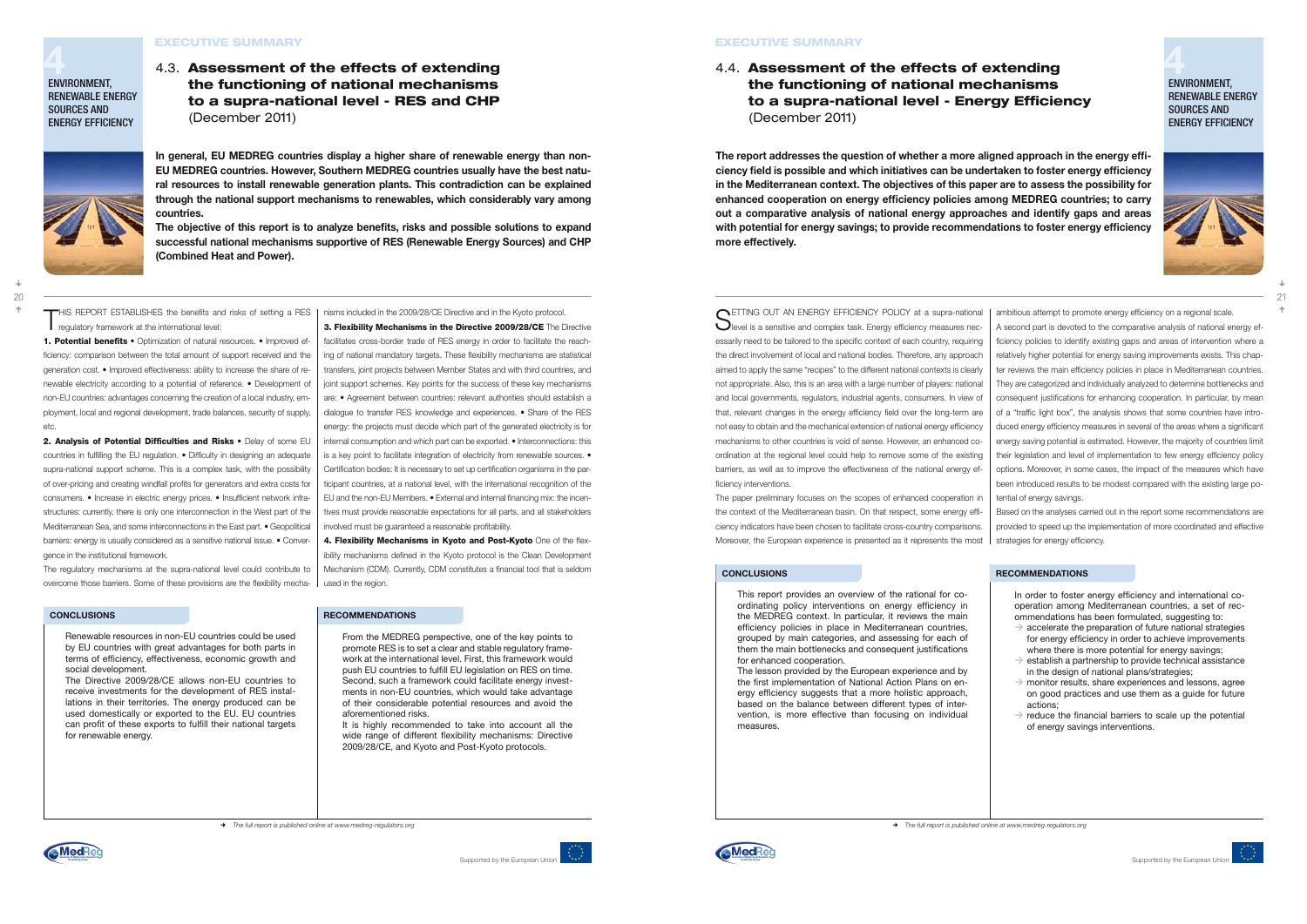### **CONCLUSIONS RECOMMENDATIONS CONCLUSIONS RECOMMENDATIONS**

# **4** ENVIRONMENT, RENEWABLE ENERGY SOURCES AND ENERGY EFFICIENCY



 $\ddotmark$  $\hat{\tau}$ 

### **EXECUTIVE SUMMARY**

RENEWABLE ENERGY SOURCES AND ENERGY EFFICIENCY

taxation 3. Regulator The questionnaire includes a specific chapter related to the role and competencies of the energy regulator in each country: independence of the regulator (versus the existence of a Ministry), regulatory capacity in terms of sufficient and skilled staff, responsibility about power and access tariffs, RES, CHP and Demand Side Management (DSM) programs, etc. 4. National Targets/Plans/ Objectives in RES, CHP, Other Forms of Energy Efficiency, Kyoto Protocol Members provide information about specific RES, CHP, Energy Efficiency and Kyoto Protocol targets and deadlines. According to the information obtained, many countries have established objectives for RES in terms of installed capacity,

In almost all MEDREG countries, there is an independent regulator (versus the existence of a Ministry), which includes its own funding and appropriate appointment procedures. It is also ensured that the regulator works under the definition of regulatory principles. Overall, it is possible to determine that most Members have adopted a specific legislation about emissions limits on thermal plants, RES and CHP, and Energy Efficiency. It is also possible to determine that all examined countries have a mix of technologies to cover their electricity needs. As for RES, the most extended is hydropower, followed by wind and biomass. Taking into account the data about demand evolution, it is possible to observe that electricity demand was rapidly increasing until 2008 in all countries. On the other hand, in 2009 and 2010 some countries shows a downward trend because of the economic crisis. Finally, promoting systems for electricity produced from RES and CHP plants are mainly divided into fixed price system: (Feed-in Tariff, Feed-in-premium) and Tradable Green Certificate (TGC) system. The majority of the RES AG Members have established a fixed price mechanism.

whereas others have settled objectives in terms of coverage of gross electricity demand/production/consumption. Some measures on Energy Efficiency have been established in several Countries, sometimes including CHP. Although CHP is not always included in these Energy Efficiency measures, several countries have developed sector-specific regulation and objectives. To achieve the objectives agreed upon in the Kyoto Protocol, several countries have set up a programs and plans related to the reduction of CO2 emissions, to achieve the objectives agreed upon in the Protocol. 5. RES and CHP Market Access All countries have developed connection procedures, congestion management rules and non-discriminatory operation rules for RES and CHP. 6. Promotion Mechanisms Promoting systems for electricity produced from RES and CHP plants are mainly divided between a fixed price system (Feed-in-Tariff/Feed-in-Premium) and a Tradable Green Certificate (TGC) system. **7. Eligibility for Consumers** Definition of eligible consumers to participate in a competitive market and future targets. **8. Tracking/Disclosure** of RES Electricity Overview about tracking/disclosure systems for RES electricity: tracking certificate (Guarantee of Origin, Renewable Energy Certificate, etc), competent issuing body, disclosure system mandatory for suppliers, etc.



**EXECUTIVE SUMMARY** 

**MOST GOVERNMENTS OF MEDITERRANEAN PARTNER COUN-**<br>TRIES (MPC) are aware of the economic and environmental benefits of promoting renewable energy technologies in their countries, along with Demand Side Management (DSM) measures. On the other hand, the mass development of RES in the region and the growing electricity demand are accompanied by considerable obstacles and challenges.

1. Benefits • Reduced environmental impact by eliminating pollution de-

3. Three Major Challenges . Difficulties in mobilizing financial resources for new power generation capacity and transmission/distribution networks. • Electricity interconnections and the creation of regional power markets (both South-South and South-North). • Sustainable development, meaning the rational use of energy and deployment of RES.

### 4.5. Benchmarking assessment 2010 data (December 2011)

**The objective of this document is to promote the exchange of information, knowledge and experiences about Environment protection, promotion of RES, CHP and Energy Efficiency. Every year this report aims to give an overview of the situation and the evolution of each MEDREG Member in terms of Renewable Energy Sources, Energy Efficiency, CO2 and other pollutant emissions, power generation structure, demand evolution, and market organization. The information is based on responses to a questionnaire and on other sources.**

 $\ddag$ ↑

THE BENCHMARKING ASSESSMENT is divided in eight chapters: 1. Basic **information** This section covers the current situation of each Member State: installed capacity per technology, share of RES production/demand, CO2 emissions from electricity generation plants. 2. Legislative and Regulatory Framework This part is related to the legislative and regulatory framework for RES and CHP electricity generation. Almost all RES AG participating members have adopted specific RES legislation. Questions remain about the adoption of environmental impact assessments, emission limits, plans to fulfill the Kyoto protocol and energy 22 <del>- 19 Januari - 19 Januari - 19 Januari - 19 Januari - 19 Januari - 19 Januari - 19 Januari - 19 Januari - 19 Januari - 19 Januari - 19 Januari - 19 Januari - 19 Januari - 19 Januari - 19 Januari - 19 Januari - 19 Janua</del>

# 4.6. Case study of application of the article 9 on flexibility mechanisms in the EU Directive 2009/28/CE (June 2012)

**The objective of this report is to present a case study on the application of the article 9 of Directive 2009/28/EC. The project under analysis consists of the construction and operation of a Concentrated Solar Power plant (parabolic trough technology), located in a country in North Africa. The aims are to calculate the adequate incentive to be given to the investors; to assure a reasonable profit; to take into account the WACC estimated in the EU country for the electric energy sector; to increase the production of energy from RES that will be taken into account for measuring compliances with the national targets according to article 9 of Directive 2009/28/CE.**

> infrastructures and interconnections, as well as of the legal and institutional barriers.

riving from mining and drilling. • Health benefits for the population because of the reduced fossil fuels pollutants. • The reduction of energy dependence on foreign fossil fuels. • Advantages in terms of security of supply and system adequacy. • Potential creation of a local renewable energy industry in developing countries. • Creation of new jobs and reduction of unemployment. • Saving potential of solar and wind powers for heating and cooling bills, which leads to an overall efficiency increase in the economy. 2. Obstacles • High estimated costs. • Urgent need to have a stable institutional framework, which reduces the regulatory risk and encourages the necessary investments (both national and foreign). • Lack of appropriate 4. A Potential Solution: Joint Projects with Third Countries. According to this mechanism, EU-Member States cooperate with a project located in a non-EU country. The aim of the project must be the production of electricity from RES, which contributes to the national RES targets of the EU-states, under the following conditions: • Electricity must be consumed in the EU. An equivalent amount of electricity has been nominated to the allocated interconnection capacity by both system operators. • Energy must be produced by a new installation plant. • The produced and exported electricity should not receive support from a third country other than investment aid granted to the installation.



In order to apply the flexibility mechanisms defined in the article 9 of the RES Directive, it is important to certify and guarantee that the energy coming from the plant installed in the Third country and consumed in the EU country comes from RES. It is therefore necessary to set certification organisms in the participant countries, at the national level, with the international recognition of all the EU and non-EU Members. These organisms must issue official certifications according to objectives criteria and transparent rules, and implement appropriate control measures.

The prospect of increasing generation from RES implies the development of additional grid interconnections within the EU and between the North and the South shores of the Mediterranean Sea basin. The development of grid interconnections so that investments can be deployed in a timely manner requires to address specific issues, including connection procedures for RES facilities, manners to speed up the permitting process and promotion of cross-border cooperation.

It is important to remove the existing bottlenecks in some congested corridors. Non-discriminatory access rules and priority of dispatch have to be properly defined for electric energy from RES. Each country involved shall ensure that network operators in their territory guarantee the transmission and distribution of electricity produced from RES. International rules shall clearly define any technical specifications that must be met by RES equipment and systems to be connected to the grid.

The TSOs have the responsibility to guarantee the security and the adequacy of the power systems installations; new generators have to comply with grid codes and technical specification prior to being connected to the grid. Therefore, tools to expedite permitting procedures should be supported. In this context, the identification of national contact or coordination authorities on cross-border projects, as long as they do not cause additional bureaucracy, might result beneficial to ensure acceleration of the procedures.





This document is a useful tool to overview the evolution in Mediterranean countries in relation to RES, CHP and Energy Efficiency issues. Best practices in specific areas, and the results of these practices are updated every year, so the analysis of the "Benchmarking Assessment" can give important ideas to learn from successful experiences in other countries. Sharing these experiences, the information and also the mistakes can be the best guide to advance in the sustainability of our electricity systems.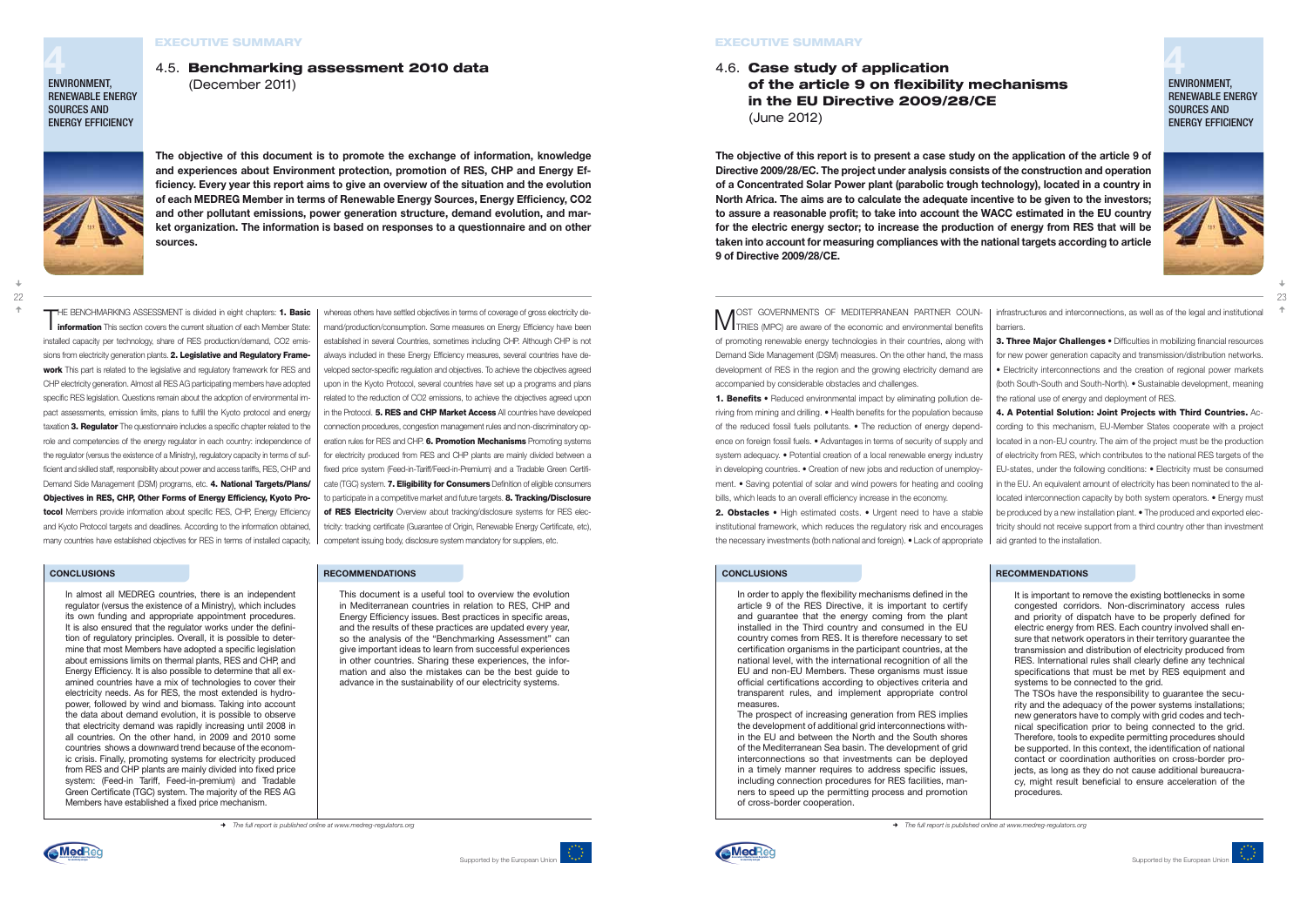1. Legal and institutional framework • MEDREG countries should have both a general law on consumer protection and a specific law for the energy sector. • Regulators must be endowed with specific powers regarding consumer protection. • Regulators could develop standardized transparent and public procedures defining the relationship between consumers and operators/regulators. • Regulators should advance the sustainability of the electricity and gas sector through an incentive pricing related to environmental preservation, demand side energy efficiency and promotion of the renewable energy sources.

3. Networks Regulatory Framework • Countries should establish clear and precise procedures in order to ensure equity and transparency in processing the access demand and in monitoring the operators' performance. • Countries should define the regulatory arrangements to be applied by operators when treating costumers.

THIS DOCUMENT IS DEVELOPED on the basis of questionnaires filled by 14 MEDREG countries. It contains seven main recommendations for Member countries: 4. Consumer Protection and Transparency: Regulators should act in order to: • Allow the establishment of service quality standards ensur-

2. Overview of the Market • MEDREG countries should accelerate the establishment of an appropriate regulatory framework to allow a more open market, taking into account consumers' rights and public service obligations. • To set end-user tariffs, countries should consider economic, financial and social objectives; the protection of the environment; efficient use of resources.

**5. Accessibility •** Connection to the networks shall be made within a reasonable amount of time and at reasonable prices. • Regulators should monitor the switching process and ensure its smoothness. • Regulators must coordinate with authorities to protect vulnerable consumers face to prices and tariffs. • Regulators should identify a supplier of last resort. • Energy demand

**6. Education and Information •** Institutional actors should use a sound communication strategy to educate, train, advise and assist consumers on important aspects related to their protection and the energy environmental

7. Invoicing, Payment, Power Cuts • To reduce disagreements between operators and consumers, clear procedures about bill invoices, time of payment and suspension/restriction of supply should be disseminated.

ing harmonization. • Introduce incentives within the tariff structure, including possible sanctions in case of failure. • Improve the information given to consumers (readability of bills, information, prices etc.). • Allow consumers to be compensated if the operator fails or causes damages. • Be entitled to access to financial/technical information regarding regulated activities. • Have a dedicated department that supports complaint handling and an established decision-making power. • Have an international cooperation program on is-

 $\rightarrow$  All interested stakeholders, including MEDREG institutional partners, should circulate this report through different communication channels.

- $\rightarrow$  It is advisable to perform a follow-up about the evolution of the electricity and gas consumer protection framework in the MEDREG countries.
- $\rightarrow$  An update of this report and of its recommendations is expected every two years.

### **EXECUTIVE SUMMARY**

sues related to the consumer protection interests.

forecast should be a statute responsibility for all regulators.

THE ANALYSIS OF THE INFORMATION PROVIDED on a voluntary basis<br>by 14 Mediterranean Energy Regulators led to the following main results, organised around 7 thematic chapters:

1. Legal and Institutional Framework The legal basis for consumer protection is ensured by regulators, governments, operators and consumer associations. The legal definition of "consumer" differs from one country to another

impact.

2. Overview of the Energy Market Electricity generation and energy supply are highly competitive in most countries and they are followed by specific bodies (Ministry, regulator, operators, etc.). Tariffs are regulated in most countries and the regulator is generally responsible for them. Consumers are categorized on the basis of consumption threshold, level of tension or pressure, and energy use.

3. Network Regulatory Framework All countries have laws on electricity

**5** CONSUMER

**PROTECTION** 

### **EXECUTIVE SUMMARY**

**5** CONSUMER

**PROTECTION** 



**Supported by the European Unio** 



### **CONCLUSIONS RECOMMENDATIONS**

The success of cooperation between MEDREG's member countries depends on the establishment of a common approach for consumer protection. This study represents a first step that has identified a set of values and best practices to be shared among MEDREG member countries with the aim to improve the effectiveness of mechanisms to protect consumers.

**5. Accessibility** Access to transmission and distribution networks is regulated in 13 countries. Specific programs for developing energy infrastructures, including an opinion or formal approval delivered by the regulator, exist in 13 countries. Consumers support mechanisms are in place through a reduced price (specific category of consumers), a social tariff or a direct subsidy.

6. Education and Information In most of the countries, regulators are responsible for ensuring customers information and education, together with other institutions and bodies (national and local governments, consumers health and safety authorities, operators and consumer associations).

### **CONCLUSIONS RECOMMENDATIONS**

¢ *The full report is published online at www.medreg-regulators.org*



# 5.1. Recommendations on the minimum requirements considered as necessary to ensure consumers protection in the field of Electricity and Gas in the Mediterranean region (June 2011)

- $\rightarrow$  All interested stakeholders, including MEDREG institutional partners, should circulate this report through different communication channels.
- $\rightarrow$  It is advisable to perform a follow-up about the evolution of the electricity and gas consumer protection framework in the MEDREG countries.
- $\rightarrow$  An update of this report and of its recommendations is expected every two years.



**This document identifies the minimum criteria considered as necessary to ensure consumer protection that could be shared by MEDREG members. Similarities have been identified in the fields of legal framework on competition; consumer protection; access and connection to networks; and regulatory role. Differences exists in the sphere of market design; organization and function; and processes and procedures (such as the handling of complaints, appeals and mediation, the relationship between operators, regulators and consumers, the policies towards vulnerable consumers).**

 $\ddag$ ↑ 5.2. Summary assessment: survey on consumer protection in the electricity and natural gas sectors in the Mediterranean region (October 2010)

**In 2008, MEDREG INS Ad Hoc Group set up a Task Force on consumer issues to present a clear picture of the consumer protection condition in the Mediterranean region, with a specific focus on vulnerable customers.**

> regulated or international. They can also be set by the regulator or proposed by the operator. Also, almost all countries have enacted a legislation to protect the economic interests of consumers and regulate contracts of supply and access. Most countries' regulators have the power to take decisions on complaints.

and natural gas, which defines the technical and commercial access networks conditions and procedures for setting connection costs. 4. Customer Protection and Transparency Almost all countries have technical and commercial standards governing the quality of service, either 7. Invoicing, Payment and Power Cuts Most of the countries have defined the frequency and readability criteria of invoices, billing conditions and delays. The procedure regarding suspension or limitation of supply in case of non-payment is in place in all participating countries.



MEDREG members' regulators are encourages to undertake a harmonization process following the practices identified by this study. Also, MEDREG countries should develop a code of conduct for consumer protection to better regulate the electricity and gas sectors.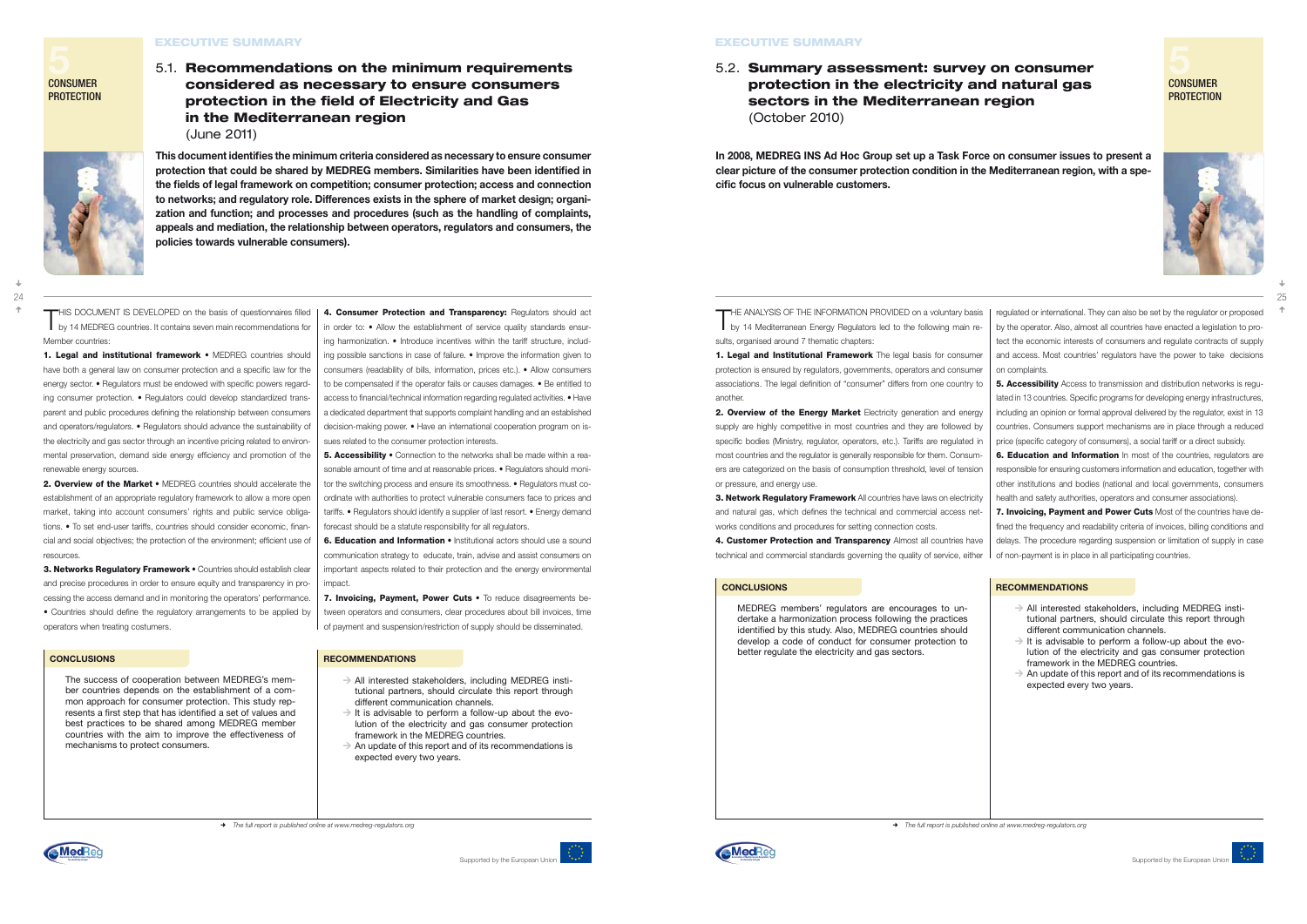*Association of Mediterranean Regulators for Electricity and Gas*

 $\overline{\phantom{a}}$ 

Tel: +39 02 65565 557 / 524 / 553 Fax: +39 02 65565 342 Piazza Cavour 5, Milan 20121 (Italy) www.medreg-regulators.org info@medreg-regulators.org



### **MEDREG**

Following the first five years of MEDREG fruitful and successful activities, the key strategic challenges faced by Mediterranean countries imply the need for more regulation as an essential instrument for economic and social development, enhanced trade and exchanges, market opening to competition, security of energy supply, and development of new financing tools and mechanisms.

The objective of MEDREG is to implement strong, transparent and stable legal and regulatory frameworks and requires a long-term vision to 2020, designed at regional level. Continuous efforts are necessary to achieve a step-bystep and holistic approach towards regulatory harmonization. This approach may take into account not only market liberalization, but also investment in trans-Mediterranean infrastructure, climate change and the environment, innovative financial support schemes for renewable energy sources and energy efficiency, consumer protection, capacity building, information exchange and technology transfer.

MEDREG is firmly positioned in the long-term perspective towards the progressive integration of Euro-Mediterranean energy markets into a Mediterranean Energy Community, based on a bottom-up and inclusive process leading to a strengthened institutional setting. This 2020 target shall be reached with the decisive support of Energy Regulators, through the consolidated activities of MEDREG permanent Ad hoc Groups and Task Forces, and thanks to the continuous support provided by the European Union, the CEER and all the MEDREG partner institutions.